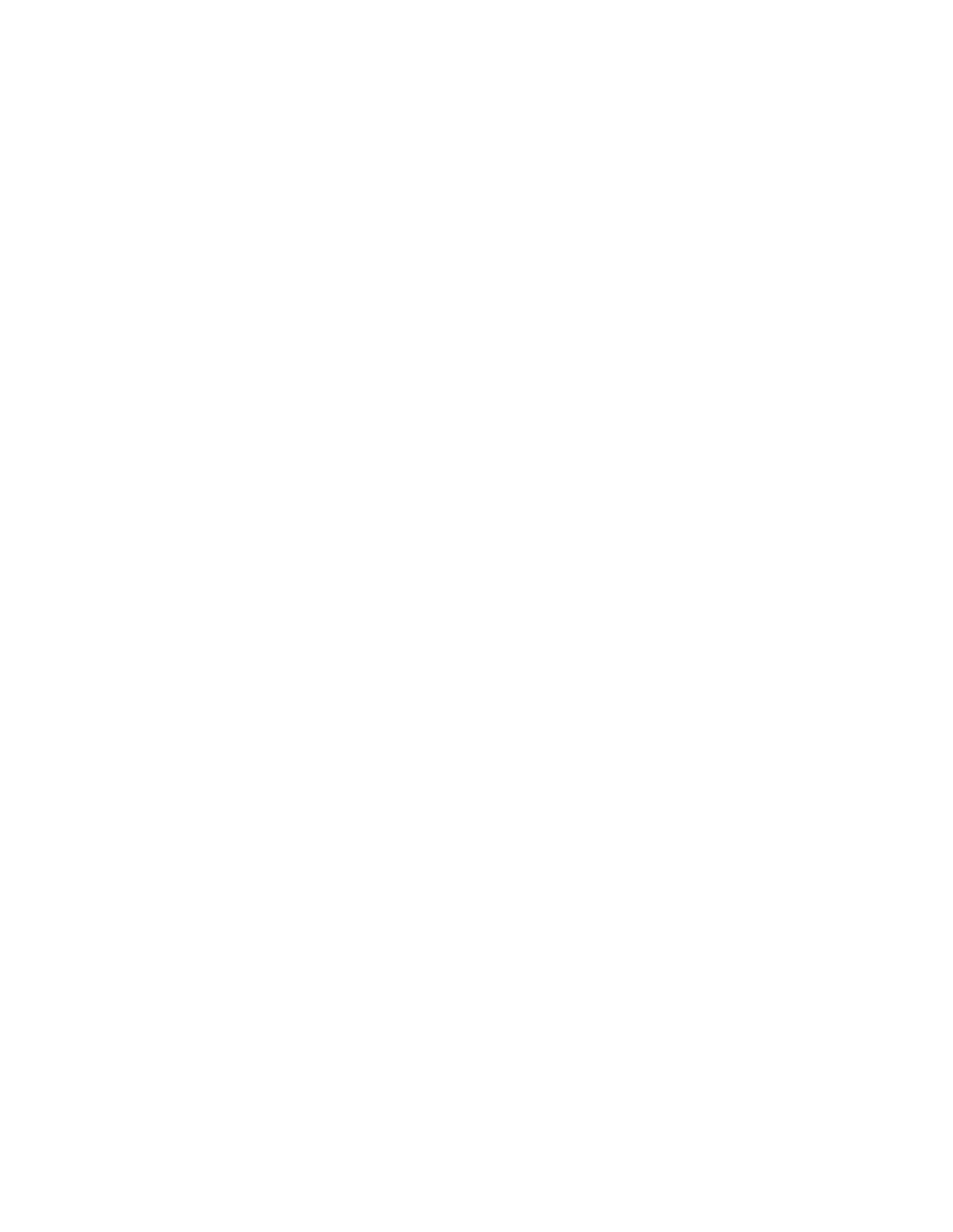# Verifying Concurrent Programs using Contracts

Ricardo F. Dias<sup>†</sup>, Carla Ferreira<sup>†</sup>, Jan Fiedor\*, João M. Lourenço<sup>†</sup>, Aleš Smrčka\*, Diogo G. Sousa<sup>†</sup>, Tomáš Vojnar\* <sup>∗</sup> FIT, Brno University of Technology † FCT, Universidade Nova de Lisboa

*Abstract*—The central notion of this paper is that of *contracts for concurrency*, allowing one to capture the expected atomicity of sequences of method or service calls in a concurrent program. The contracts may be either extracted automatically from the source code, or provided by developers of libraries or software modules to reflect their expected usage in a concurrent setting. We start by extending the so-far considered notion of contracts for concurrency in several ways, improving their expressiveness and enhancing their applicability in practice. Then, we propose two complementary analyses—a static and a dynamic one—to verify programs against the extended contracts. We have implemented both approaches and present promising experimental results from their application on various programs, including real-world ones where our approach unveiled previously unknown errors.

#### I. Introduction

The divide-and-conquer strategy is frequently applied to the development of large software products where the whole application is divided into interacting software modules, collaboratively developed by multiple teams. Objects in objectoriented programming languages are an example of such software modules. Accessing the services provided by a software module requires one to follow a protocol that includes: (i) the syntax of the service, i.e., the name of the service and the type of its input and output parameters; (ii) the semantics of the service, i.e., the expected behavior of the service for a given set of input parameters; and (iii) the service access restrictions, e.g., the domain of the valid values for each parameter, dependency relations between services, atomicity requirements for execution in a concurrent setting, etc.

Violating the protocol of a service may cause all sorts of misbehaviors—from subtle, perhaps admissible, but wrong results to fault-stop fails, such as exceptions and segmentation faults. Compilers take good care of Aspect (i) of the protocol, i.e., syntax validation. Aspect (ii), service semantics, although not verified by compilers, is usually at least documented. Aspect (iii), service access restrictions, is usually not verified by compilers nor documented, which results in a deep dependency on programmers' clairvoyance on the usage of the services in particular, when concurrency issues are involved.

Reports [\[10\]](#page-13-0), [\[27\]](#page-14-0), [\[36\]](#page-14-1) emphasize that it often takes more than a month to fix a concurrency-related error and that nearly 70 % of the fixes are buggy when first released. In this paper, we aim at reducing this problem by addressing Aspect (iii) from the list above, i.e., service access restrictions, for the context of *concurrent (multi-threaded)* programs. In particular, we address restrictions of using services provided by software modules in a concurrent setting with the aim of avoiding atomicity violations and similar concurrency-related errors.

We build on the concept of *contracts for concurrency* [\[17\]](#page-13-1), [\[38\]](#page-14-2), a particular case of a software protocol, allowing one to enumerate sequences of public methods of a module that are required to be executed atomically. We extend the previously proposed notion of contracts for concurrency by allowing them to reflect both the *data flow* between the methods (in that a sequence of methods calls only needs to be atomic if they manipulate the same data) and the *contextual information* (in that a sequence of methods calls needs not be atomic wrt all other sequences of methods but only some of them).

Moreover, we propose novel methods for both *static* and *dynamic validation* of such protocols in client programs. While the static approach can analyse all possible executions of a program at once, it may not be feasible for larger programs and often reports false alarms. The dynamic analysis is more scalable and suffers much less from false alarms, but it is restricted to concrete program executions and to the errors that can be deduced from them. The static analysis is based on *grammars* and *parsing trees* while the dynamic uses the *happens-before relation* and *vector clocks* optimized for contract validation. We implemented both approaches in publicly available prototype tools and obtained promising experimental results with both of them, including discovery of previously unknown errors in large real-world programs.

The rest of the paper is organised as follows. In Section [II,](#page-2-0) we present the notion of contracts for concurrency and extend them to consider the data flow and/or the contextual information of method calls. In Sections [III](#page-4-0) and [IV,](#page-7-0) we describe our static and dynamic contract validation methods, respectively, together with results of experiments with them. Section [V](#page-12-0) summarises related works, and Section [VI](#page-13-2) concludes the paper.

#### II. CONTRACTS FOR CONCURRENCY

<span id="page-2-0"></span>A *contract for concurrency* [\[17\]](#page-13-1), [\[38\]](#page-14-2) (or simply *contract* herein) is a protocol for accessing public services of a module, i.e., the methods of its public API, expressing which of the methods are correlated and should be executed in the same atomic context (wrt its API usage) if applied on the same computational object. Therefore, a program that conforms to a contract is guaranteed to be safe from atomicity violations.

# <span id="page-2-1"></span>*A. Basic Contracts*

In [\[17\]](#page-13-1), [\[38\]](#page-14-2), a *contract* is formally defined as follows. Let  $\Sigma_M$  be a set of all public method names (the API) of a software module (or library). A *contract* is a set R of *clauses* where each clause  $\rho \in \mathbb{R}$  is a regular expression over  $\Sigma_M$ . A contract violation occurs if any of the sequences represented by the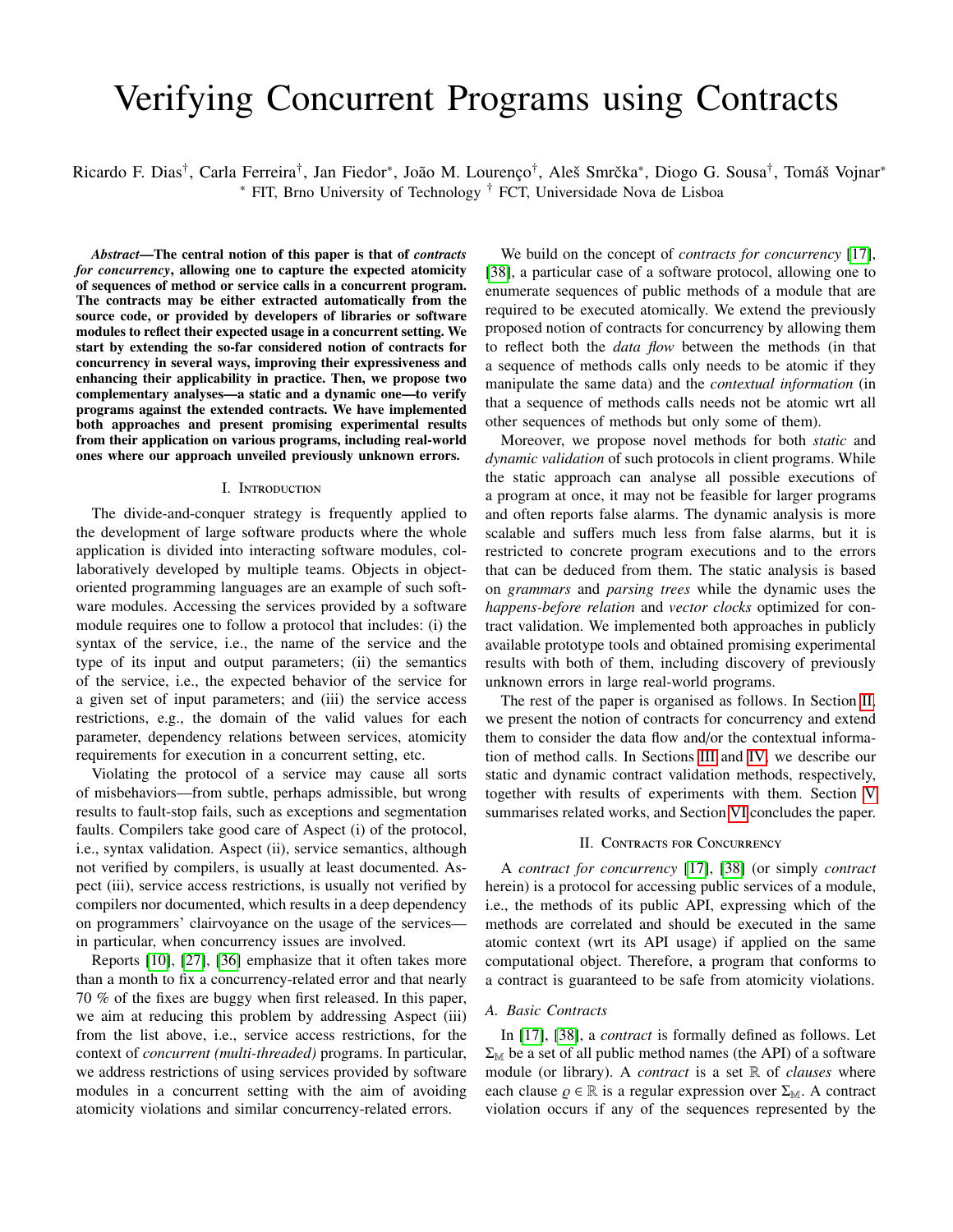contract clauses is interleaved with an execution of methods from  $\Sigma_M$  over the same object.

*Example.* Consider the java.util.ArrayList implementation of a resizable array of the Java standard library, and, for simplicity, take the following subset of the available methods: add(obj), contains(obj), indexOf(obj), get(idx), set(idx, obj), remove(idx), and size(). The below clauses belong to the contract for the ArrayList library:

- $(\rho_1)$  contains indexOf
- $(\rho_2)$  indexOf (set | remove | get)
- $(Q_3)$  size (remove | set | get)
- $(\varrho_4)$  add (get | indexOf)

Clause  $\rho_1$  states that the execution of contains () followed by indexOf() should be atomic. Otherwise, the program may confirm the existence of an object in the array but fail to obtain its index as a concurrent thread can, e.g., remove the object. Clause  $\varrho_2$  represents a similar scenario where the index of an object is obtained and then the index is used to modify the object. Without atomicity, a concurrent change of the array may shift the position of the object and cause malfunction. Clause  $\varrho_3$  deals with programs that verify whether a given index is in a valid range (e.g., index  $\langle$  size()) and then access the array. To ensure size() is still valid when accessing the array, the calls must execute atomically. Clause  $\rho_4$ represents a scenario where an object is added to the array and then the program tries to obtain information about it by querying the array. Without atomicity, the object may no longer exist or its position in the array may have shifted.

Another relevant clause in the contract of ArrayList is:

# $(\rho_5)$  contains indexOf (set | remove)

However, the contract's semantic already enforces this clause since it results from the composition of clauses  $\varrho_1$  and  $\varrho_2$ .

Still, it turns out that the above definition of contracts for concurrency is sometimes quite restrictive and can classify valid concurrent programs as unsafe. Hence, in Sections [II-B](#page-3-0) and [II-C,](#page-3-1) we propose two extensions that improve the expressiveness of contracts: one extends them with parameters, making it possible to consider the data flow between method calls; and the other adds contextual information that restricts the situations in which atomicity shall be enforced.

# <span id="page-3-0"></span>*B. Extending Contracts with Parameters*

Figure [1](#page-3-2) illustrates a situation where basic contracts may be too restrictive. It shows a procedure that replaces item a in an array by item b. The procedure contains two atomicity violations: (i) item a needs not exist anymore when indexOf is called; and (ii) the index obtained may be outdated when set is executed. A basic contract of Section [II-A](#page-2-1) could cover this situation by a clause  $(\varrho_6)$  contains indexOf set. However, the given sequence needs to be executed atomically only if contains and indexOf have the same argument, and the result of indexOf is used as the first argument of set.

To express in a contract how the flow of data influences the dependencies between methods, we extend the contract specification by considering *method call parameters* and *return*

# <span id="page-3-2"></span>void replace(int a, int b) { if (array.contains(a)) { int idx=array.indexOf(a);  $array.set(idx, b);$  } }

Fig. 1: Example of atomicity violation with data dependencies.

*values*, expressed as *meta-variables*. Then, if a contract should be enforced only if the same object appears as an argument or as the return value of multiple calls in the given call sequence, we may express that by using the same meta-variable at the position of all the concerned parameters and/or return values.

Clause  $\rho_6$  may then be refined as follows—in particular, note the repeated use of meta-variables X/Y, requiring the same objects  $o_1/o_2$  to appear at the positions of  $X/Y$ , resp.:  $(\varrho_6')$  contains(X) Y = indexOf(X) set(Y, \_). Here, the underscore is a free meta-variable that imposes no restrictions.

*Example.* With the above extension, it is possible to refine the contract for java.util.ArrayList as follows:

 $(\varrho_1')$  contains(X) indexOf(X)  $(\varrho'_2)$  X = indexOf(\_) ( remove(X) | set(X,\_) | get(X) )  $(Q_3)$  X = size() ( remove(X) | set(X, \_) | get(X) )  $(\varrho_4')$  add(X) (get(X) | indexOf(X))

This contract captures in detail the dependencies between method calls, expressing the relations that are problematic, excluding those that do not constitute atomicity violations.

#### <span id="page-3-1"></span>*C. Extending Contracts with Spoilers*

Interleaving a sequence of calls listed in a contract clause with some methods of the given API may lead to an atomicity violation, while this is not the case for other methods. This is, however, not reflected in the basic contracts. For example, the clause contains indexOf states that this sequence of calls must always be executed atomically (wrt methods of the given module), regardless of which methods the other threads are executing. Interleaving a thread executing this sequence with another one is thus a contract violation regardless of whether the other thread executes remove or get, not distinguishing that the former is harmful while the latter not.

To cope with the above, we propose to augment contracts with *contextual information*, allowing one to express in which context the contract clauses shall be enforced. For that, each clause of the basic contract (now called a *target*) will be coupled with a set of *spoilers* that restrict its application. A spoiler represents a set of sequences of methods that may violate its target. Client programs must then ensure that each target is executed atomically wrt its spoilers, whenever executed on the same object. For the target clause contains indexOf, a possible spoiler is remove, and the extended clause would be: contains index Of  $\leftarrow$  remove.

Formally, as before, let R be the set of *target* clauses where each target  $\rho \in \mathbb{R}$  is a regular expression over  $\Sigma_M$ . Let  $\mathbb S$  be the set of *spoilers* where each spoiler  $\sigma \in \mathbb{S}$  is a regular expression over  $\Sigma_M$ . We also define the alphabets  $\Sigma_R \subseteq \Sigma_M$  and  $\Sigma_S \subseteq \Sigma_M$ for the methods used in the targets or spoilers, respectively.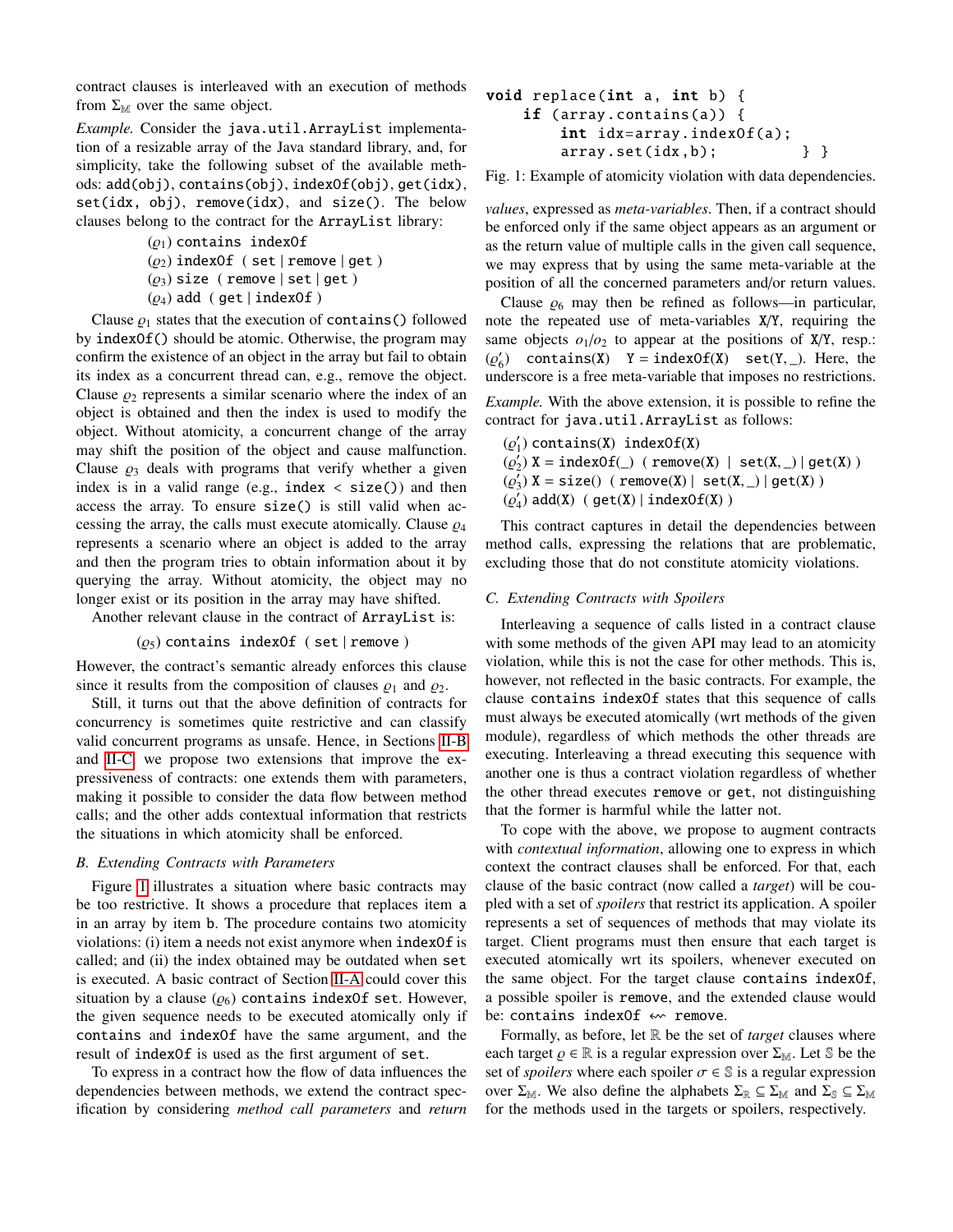A *contract* is then a relation  $\mathbb{C} \subseteq \mathbb{R} \times \mathbb{S}$  which defines for each target the spoilers that may cause atomicity violations. Note that one target may be violated by more than one spoiler and also one spoiler may violate more than one target. A contract is violated if any sequence represented by a target  $\rho \in \mathbb{R}$  executed on the same object  $\rho$  is fully interleaved with an execution of the sequence representing its spoiler  $\sigma \in \mathbb{C}(\rho)$ on the object *o*. A target sequence *r* is fully interleaved by a spoiler sequence *s* if the execution of *r* starts before the execution of *s* and the execution of *s* ends before that of *r*. [1](#page-4-1)

*Example.* The basic contract for java.util.ArrayList with spoilers extending it with contextual information is below:

```
(\varrho_{1}'') contains indexOf \leftrightsquigarrow remove
```

```
(\varrho_{2}^{\prime\prime})indexOf (remove|set|get) \leftrightsquigarrow remove|add|set
```
 $(\varrho_{3}^{''})$  size (remove|set|get) « remove

```
(\varrho_4'') add indexOf \leftrightsquigarrow remove | set
```
This contract explicitly captures which interferences are harmful and which interleavings shall be forbidden. All other interleavings, not captured by spoilers, are considered safe.

Finally, the extension of contracts with spoilers can be combined with the extension with parameters, allowing one to define fine-grained atomicity requirements for the methods of a module. This can be illustrated by the below clause:

contains(X) indexOf(X)  $\leftrightarrow$  remove(\_).

This clause requires sequences of contains and indexOf to be executed atomically but only when executed over the same object, when dealing with the same item X, and only wrt concurrent execution of remove. This captures the fact that any concurrent removal may lead to an atomicity violation, by either removing object X or by altering its position in the array. Note that add is not a spoiler since it does not interfere with the position of X as elements are added to the end of the array.

# III. STATIC CONTRACT VALIDATION

<span id="page-4-0"></span>We now propose a static approach for verifying whether a client program complies with the contract of a given module. We consider contracts in the form defined in Section [II-B](#page-3-0) but restricted to star-free regular expressions.

Our approach is based on checking whether threads launched by the client program always execute atomically any sequence of calls expressed by contract clauses, and it has the following phases: (1) Extract the behaviour of each of the client program's threads wrt the usage of the module under analysis. (2) Determine which of the program's methods are *atomically executed*. We say that a method is *atomically executed* if it explicitly applies a concurrency control mechanism to enforce atomicity, or if the method is always called by other atomically executed methods. (3) For each thread, verify that its usage of the module respects the contract.

The next section covers Phase 1 by introducing an algorithm that extracts the program's behaviour wrt the module's

<span id="page-4-1"></span><sup>1</sup>Partial interleavings of targets and spoilers are not considered to cause an error. If they do, this can be handled by adding a new contract clause (target) whose spoiler is the appropriate fraction of the original spoiler.

methods. Section [III-B](#page-5-0) covers Phases 2 and 3 by proposing an algorithm that verifies whether the extracted behaviour complies to the contract.

# *A. Extracting the Behaviour of a Program*

The behaviour of a program can be seen as the join of the individual behaviours of all threads the program may launch. To extract the usage of a module by a thread, we start by extracting its control flow graph (CFG) [\[1\]](#page-13-3) from the source code. From the CFG of a thread *t*, it is then simple to construct a context-free grammar  $G_t$  such that if there is an execution path of *t* that runs a sequence of method calls, then that sequence is a word of the language represented by *G<sup>t</sup>* .

Context-free grammars were chosen to describe the structure of CFGs since they can capture the call relations between methods that cannot be captured by weaker classes of languages. Moreover, an advantage of using context-free grammars (compared with other static analysis techniques) is that we can use efficient parsing algorithms within the analysis.

<span id="page-4-7"></span>Definition 1. The CFG of the client's program thread *t* is encoded by the grammar  $G_t = (N, \Sigma_M, P, I)$  where *N* is the set of nodes of the CFG (non-terminals),  $\Sigma_M$  is the set of the identifiers of the public methods M of the module under analysis (terminals), *I* is the initial non-terminal defined as the entry method, and *P* is the set of productions defined below.

A CFG node is denoted by  $\alpha$  :  $\llbracket v \rrbracket$  where  $\alpha$  is the non-terminal that represents the node and *v* its type. We distinguish the following types of nodes: *entry*—the entry node of a method, *mod.h()*—a call to method h() of the module *mod* under analysis, *g()*—a call to method g() of the client program, and *return*—the return point of a method. The function  $succ: N \rightarrow \mathcal{P}(N)$  is used to obtain the successors of a given node *N* in the CFG. The entry method for a thread is determined by looking for extensions of the Thread class or implementations of the Runnable interface. The set *P* of productions is then defined by Rules [1–](#page-4-2)[5](#page-4-3) as follows (no other productions belong to *P*):

for  $\alpha$  : [[entry]],  $\{\mathcal{F} \to \alpha\} \cup \{\alpha \to \beta \mid \beta \in succ(\alpha)\} \subset P$  (1)

for  $\alpha$  :  $[\text{mod.h()}], {\{\alpha \rightarrow h\beta \mid \beta \in succ(\alpha)\}} \subset P$  (2)

<span id="page-4-6"></span><span id="page-4-5"></span><span id="page-4-4"></span><span id="page-4-3"></span><span id="page-4-2"></span>for  $\alpha : [[g()]], \{ \alpha \to \mathcal{G}\beta \mid \beta \in succ(\alpha) \} \subset P$  (3) for  $\alpha$  · [[return]]  $\alpha \rightarrow \alpha$  ⊂ *P* (4)

$$
\text{for } a \text{. [return]}, \{a \rightarrow \epsilon\} \subset I
$$

for 
$$
\alpha
$$
: [otherwise],  $\{\alpha \to \beta \mid \beta \in succ(\alpha)\} \subset P$  (5)

Intuitively, the grammar  $G_t$  represents the control flow of the thread *t*, ignoring everything not related with the module's usage. Rule [1](#page-4-2) adds a production that relates the non-terminal  $\mathcal F$ , representing a method  $f()$ , to the entry node of the CFG of f(). Calls to the module under analysis are recorded in *G<sup>t</sup>* by Rule [2.](#page-4-4) Rule [3](#page-4-5) handles calls to other methods of the client program. The return point of a method adds an  $\epsilon$ production to the grammar (Rule [4\)](#page-4-6). All other types of CFG nodes are handled by making them reducible to the successor non-terminals (Rule [5\)](#page-4-3)

Notice that only the client program code is analyzed, given the module contract clauses and its public methods.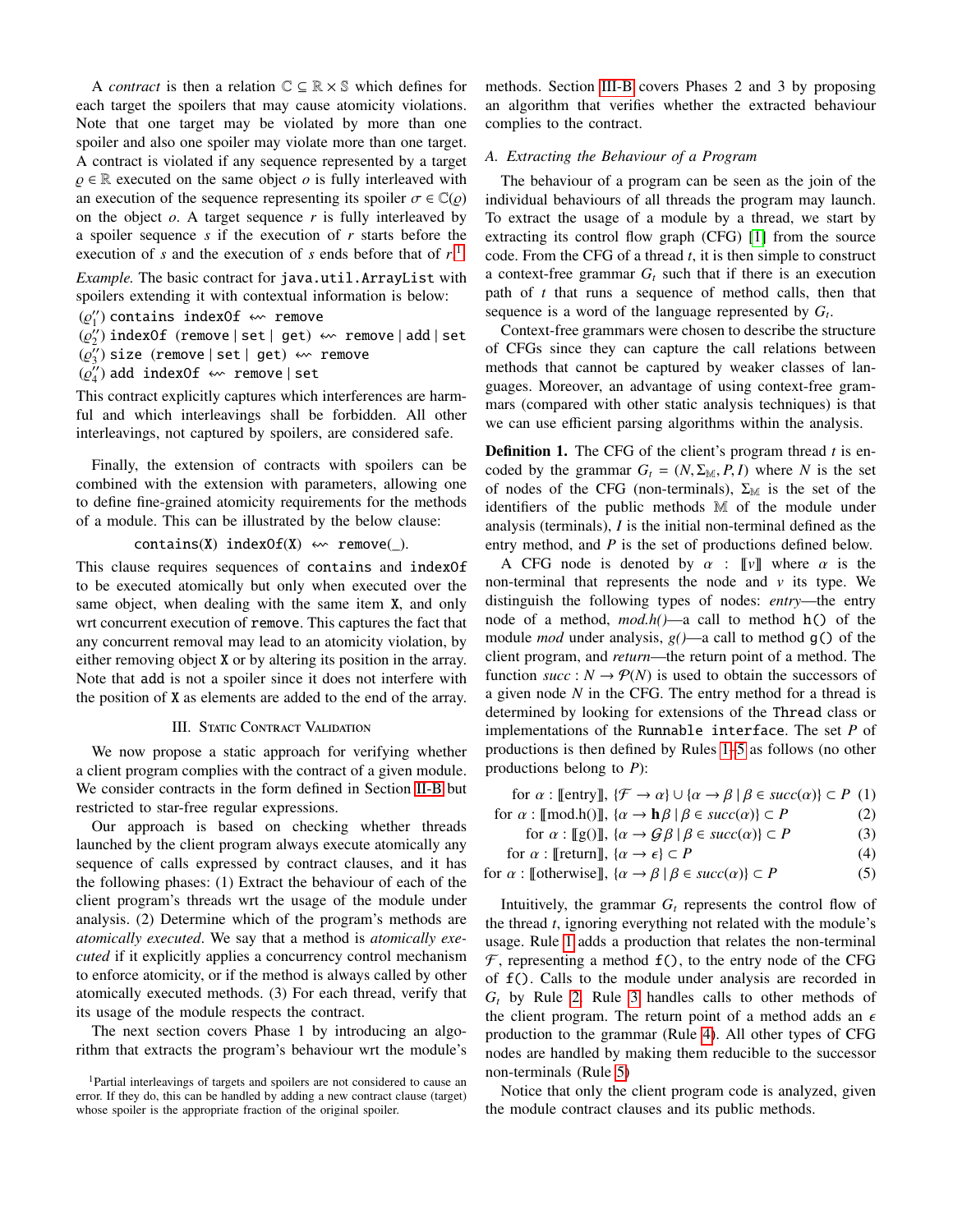<span id="page-5-1"></span>

Fig. 2: A program using a module m (left), its CFG (middle), and its simplified grammar (right).

The generated grammar  $G_t$  may be ambiguous, i.e., offer several different derivations of the same word. Each ambiguity in the parsing of a sequence of calls represents different contexts where these calls may be executed by the thread *t*. The ambiguity is thus expected and needed so that the verification of the contract can cover all possible occurrences of sequences of calls in the client program. Since we do not consider the values of data reachable at particular locations, the language may contain sequences of calls that the program can never execute, which may lead to false positives. However, the approach is conservative and never produces false negatives.

*Example.* The example shown in Figure [2](#page-5-1) exemplifies how Definition [1](#page-4-7) handles a flow control with loops. In this example there is a single function  $f()$ , which is assumed to be the entry point of the thread.

## <span id="page-5-0"></span>*B. Contract Verification*

The verification must ensure that all sequences of calls specified by a contract are executed atomically by the threads the client program may launch. Algorithm [1](#page-6-0) presents the pseudocode of our static approach for verifying this requirement.

The algorithm iterates over program threads (line 2). For each thread *t*, it first generates, as described above, a grammar  $G_t$  that captures the CFG of *t* (line 3). From  $G_t$ , a grammar  $G'$ <sup>*t*</sup> describing all sub-words of the words generated by  $G_t$ is obtained (line 4). The sub-words correspond to parts of executions of the original program. The sub-words must be considered since a contract clause typically corresponds to a part of a run only. For example, if a thread executes a sequence m.a(); m.b(); m.c(); a contract can correspond to **b** c only, which  $G'$  allows us to recognize.

The algorithm subsequently iterates over contract clauses  $\rho \in \mathbb{R}$  (line 5) and handles them one-by-one. To see whether a thread may generate a contract clause  $\rho$ , representing a call sequence, it is enough to parse  $\rho$  in  $G'$  (line 6). This will create a parsing tree for each location from which the thread can execute the given sequence of calls. Function parse() returns the set *T* of these parsing trees.

Each of the parsing trees in  $T$  is then inspected to determine the atomicity of the given call sequence (line 7). In particular, the parsing trees contain information about the location of each of the calls of contract  $\rho$  in the program. Then, by moving upwards in the parsing tree, we can find the node that represents the method under which the call sequence defined by the contract is performed. This node is the lowest common ancestor of the call sequence of  $\rho$  in the parsing tree (line 8).

The algorithm then checks whether the lowest common ancestor is always executed atomically (line 9) to make sure that the whole sequence of calls is executed under the same atomic context. Since it is the *lowest* common ancestor, we are sure to require the minimal synchronization from the program. A parsing tree contains information about the location in the program where a contract violation may occur, and so we can offer detailed instructions to the programmer on where this violation occurs and how to fix it.

Since the grammar  $G_t$  may be ambiguous, it is necessary to use a GLR (generalized *LR*) parsing algorithm to explore all different derivation trees of a word [\[26\]](#page-14-3). In particular, in our prototype implementation discussed later on, we use a GLR parser proposed by Tomita in [\[39\]](#page-14-4), which defines a nondeterministic version of the LR(0) parsing algorithm.

An important point is that the number of parsing trees may be infinite since loops in the CFG will yield corresponding loops in the grammar. The parsing algorithm must therefore detect and prune parsing branches that will lead to redundant loops, ensuring a finite number of parsing trees is returned. To achieve this, the parsing algorithm aborts whenever it detects a loop that did not contribute to parsing a new terminal.

*Example.* The left part of Figure [3](#page-6-1) shows a program that uses a module m. The run() method is the entry point of a thread *t*. In the middle of the figure, we show the CFGs generated by the program code. On the top right, we show a simplified version of the  $G_t$  grammar. Methods  $run()$ ,  $f()$ , and  $g()$  are represented by non-terminals  $\mathcal{R}, \mathcal{F}$ , and  $\mathcal{G}$ , respectively. The obtained grammar is ambiguous. Consider a contract clause  $\rho = a b$ . The right part of the figure shows two distinct ways to parse  $\rho$ . Both of the trees will be obtained by our algorithm (line 6). The first tree (middle right) has  $\mathcal F$  as the lowest common ancestor of **a b**. As  $\mathcal{F}$  corresponds to the method  $f(.)$ , which is executed atomically (note the atomic keyword), we conclude that this tree respects the contract. The second tree (bottom right) has  $\mathcal R$  as the lowest common ancestor of **a** b, corresponding to the execution of the **else** branch of run(). This non-terminal  $(R)$  does not correspond to an atomically executed method, the contract is thus not met, and a contract violation is detected. (Another example can be found in [\[12\]](#page-13-4).)

#### *C. Analysis with Points-to*

In object-oriented programming languages, a module is defined as a class, so we should differentiate between different instances of that class as they represent different objects. This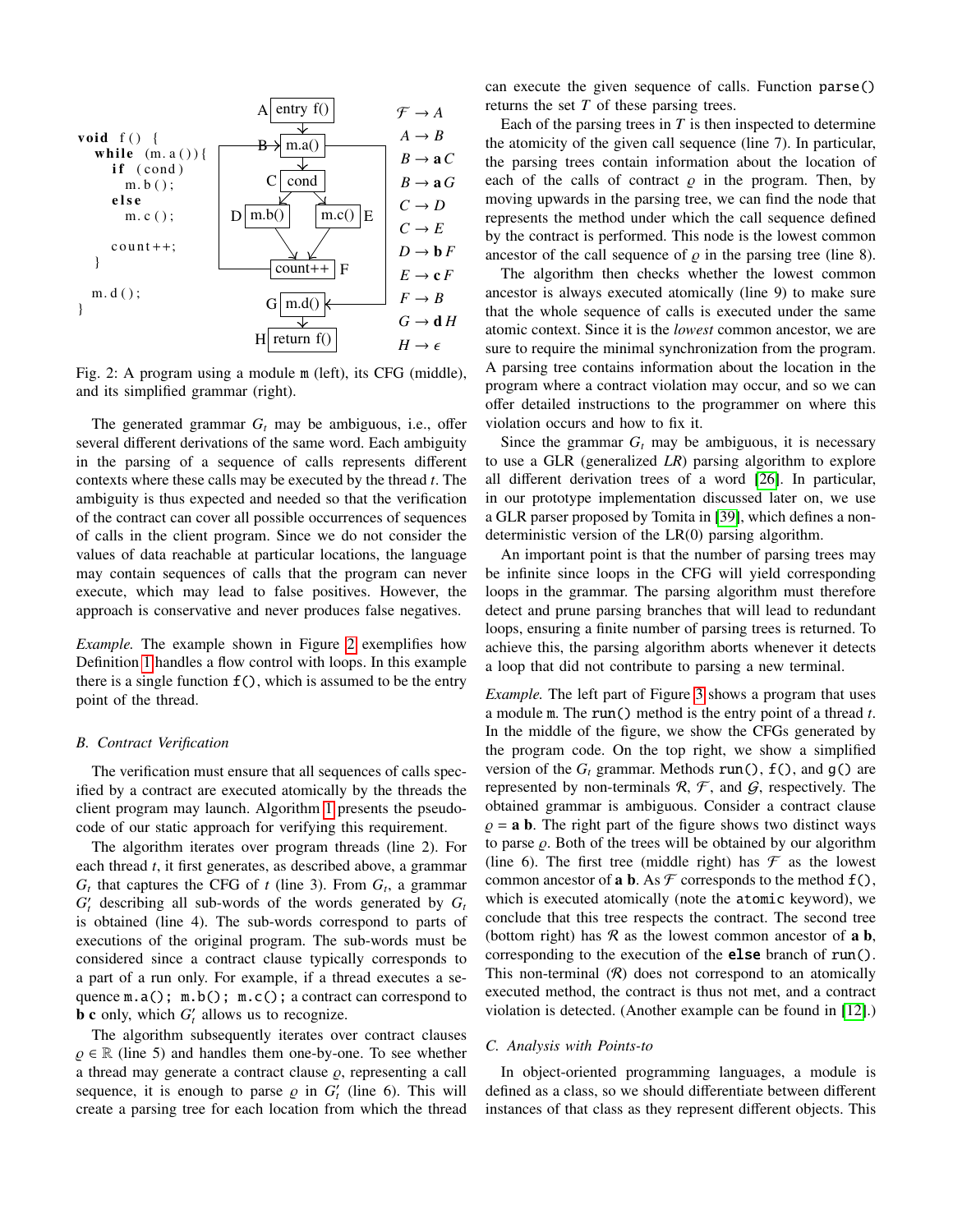<sup>1</sup> Require: *P: client's program,* R*: module contract;* 2 for  $t \in \text{threads}(P)$  do

 $G_t \leftarrow \text{build\_grammar}(t);$  $G'_{t} \leftarrow \text{subword\_grammar}(G_{t});$ 5 for  $\rho \in \mathbb{R}$  do  $T \leftarrow \text{parse}(G'_t, \varrho);$ **for**  $\tau \in T$  do  $N \leftarrow$  lowest common ancestor( $\tau, \rho$ ); **if**  $\neg run\_atomically(N)$  **then return** ERROR;

<sup>10</sup> return OK;

<span id="page-6-0"></span>Algorithm 1: Static contract verification algorithm.

<span id="page-6-1"></span>

Fig. 3: A program (left), its CFGs (middle), its ambiguous simplified grammar (top right), and parsing trees of a b (right).

section explains how our analysis can be extended to handle multiple instances of a module by using *points-to* information.

 Require: *P: client's program,* R*: module contract;* 2 for  $t \in \text{threads}(P)$  and  $a \in \text{module\_allocation\_sites}(t)$  do  $G_{t_a} \leftarrow \text{make\_grammar}(t, a);$  $G'_{t_a} \leftarrow \text{subword\_grammar}(G_{t_a});$ 5 for  $\rho \in \mathbb{R}$  do  $T \leftarrow \text{parse}(G'_{t_a}, \varrho);$ 

7 for  $\tau \in T$  do

```
8 N \leftarrow lowest_common_ancestor(\tau, \varrho);
```
<sup>9</sup> if ¬*run\_atomically*(*N*) then return ERROR ; <sup>10</sup> return OK;

<span id="page-6-2"></span>Algorithm 2: Static contract validation with points-to.

To include points-to information, we generate a different grammar for each allocation site of a module. Each allocation site represents an instance of the module, and the algorithm verifies the contract clauses for each allocation site and each thread. The revised algorithm is shown in Algorithm [2.](#page-6-2) It iterates over threads and module instances generating a grammar  $G_{t_a}$  for a thread  $t$  and a module instance  $a$ . This grammar can be seen as the behavior of the thread *t* wrt

the module instance *a*, ignoring every other instance of that module. Definition [1](#page-4-7) can be easily adaptedo generate the  $G_t$ grammar (see Definition [2\)](#page-6-3).

<span id="page-6-3"></span>**Definition 2.** The grammar  $G_{t_a} = (N, \Sigma_M, P, I)$  is built from the CFG of a client's program thread *t* and an object allocation site *a* that represents an instance of the module. We define *N*,  $\Sigma_{\mathbb{M}}$ , *P*, and *I* in the same way as Definition [1.](#page-4-7) All rules remain unchanged, except for Rule [2,](#page-4-4) which becomes:

for 
$$
\alpha : [\text{mod.h}()]
$$
 and mod can only point to  $a$  (a)

 $\{\alpha \rightarrow \mathbf{h}\beta \mid \beta \in succ(\alpha)\}\subset P$ 

for 
$$
\alpha : [\text{mod.h}()]
$$
 and mod may point to  $a$  (b)

$$
\{\alpha \to \mathbf{h}\beta \mid \beta \in succ(\alpha)\} \cup \{\alpha \to \beta \mid \beta \in succ(\alpha)\} \subset P
$$

for  $\alpha$  :  $[mod.h()]$  and mod cannot point to *a* (c)

 $\{\alpha \rightarrow \beta \mid \beta \in succ(\alpha)\}\subset P$ 

Here, we use the points-to information to generate the grammar, and we should consider the places where a variable can point-to. If it may point-to our instance *a* or another instance, we consider both possibilities in Rule [b](#page-4-4) of Definition [2.](#page-6-3)

## <span id="page-6-4"></span>*D. Class Scope Mode*

Our static analysis checks the entire program, taking into account any sequence of calls spreaded across the whole program (as long as they are consecutive calls to a module). However, this may become infeasible for very large programs. So, for these large programs, we propose a *class scope mode* of our analysis, an operation mode that checks each class individually, ignoring calls to other classes. This mode will detect contract violations where the control flow does not escape the class, which is reasonable since code locality indicates stronger correlations between calls.

In the class scope mode, the grammar describing the behaviours is built for each class instead of each thread. Methods of the class yield non-terminals  $\mathcal{F}_1, \dots, \mathcal{F}_n$  just as before. The only change when creating this grammar is that we create the productions  $I \to \mathcal{F}_1 \mid \cdots \mid \mathcal{F}_n$  as the starting production of the grammar. This means that we consider the execution of all methods of the class under analysis.

#### <span id="page-6-5"></span>*E. Validation and Evaluation*

To validate the above approach, we have implemented it in a tool called *Gluon* (https://[github.com](https://github.com/trxsys/gluon)/trxsys/gluon). We used *Gluon* to analyze both some small benchmarking programs with atomicity violations, which can be seen as contract violations, as well as several real-world programs, including Tomcat, Lucene, Derby, OpenJMS, and Cassandra.

The small programs were adapted from the literature [\[2\]](#page-13-5), [\[3\]](#page-13-6), [\[4\]](#page-13-7), [\[13\]](#page-13-8), [\[24\]](#page-14-5), [\[29\]](#page-14-6), [\[41\]](#page-14-7) where they are typically used to evaluate atomicity violation detection methods. We redesigned each of them as a main program using one or more modules, and we wrote the necessary contracts for each module.

For the larger, real-word programs analyzed, we aimed at discovering new, unknown, atomicity violations. For that, the contracts should ideally be written by the module developers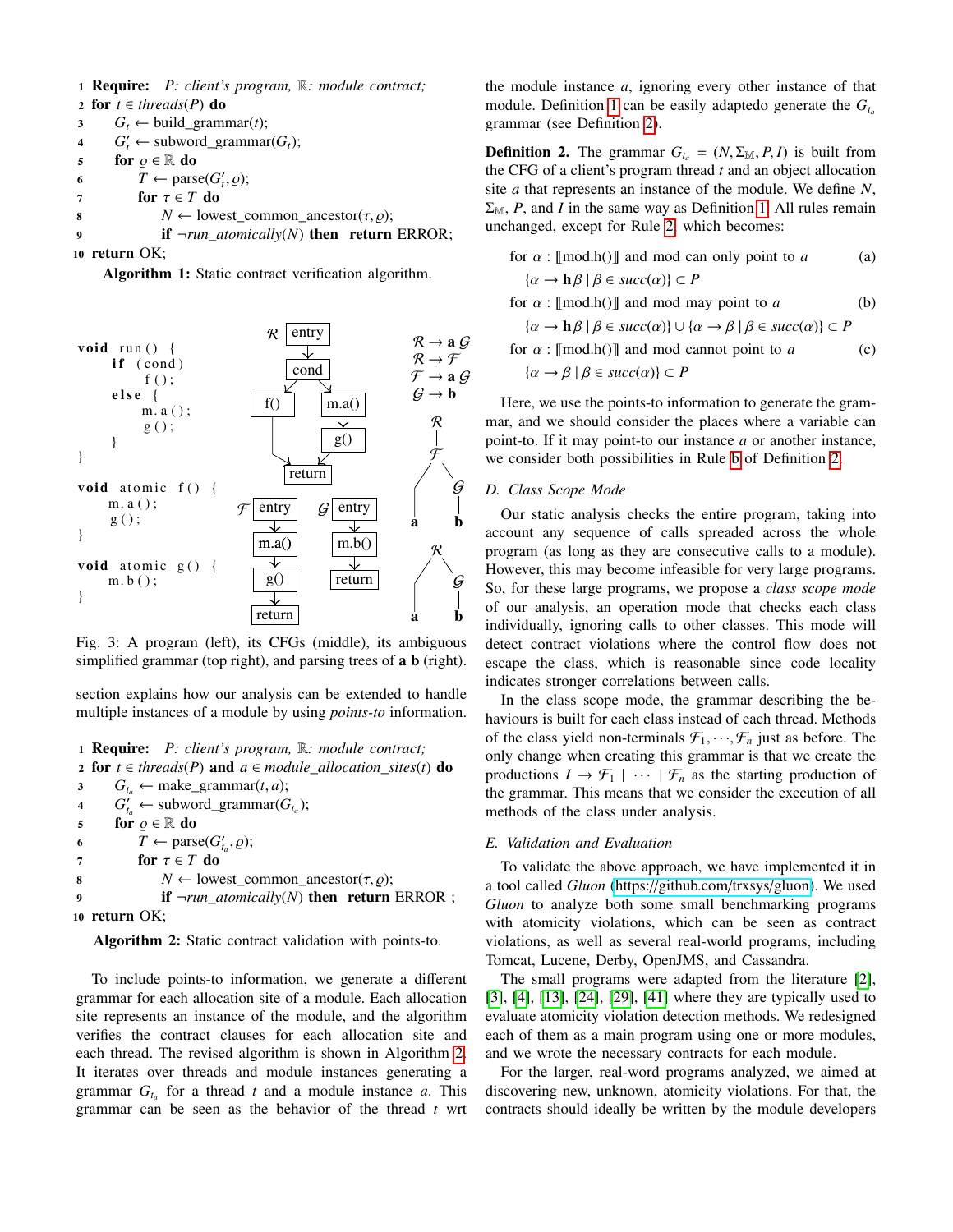TABLE I: Validation results for static analysis.

<span id="page-7-1"></span>

| <b>Benchmark</b>       | Clauses        | Violations<br>Contract | Positi<br>False | Potentia | Real           |      | ھ<br>Time |
|------------------------|----------------|------------------------|-----------------|----------|----------------|------|-----------|
| Allocate Vector [24]   | 1              | 1                      | $\theta$        | $\theta$ | 1              | 183  | 0.120     |
| Coord03 <sup>[2]</sup> | 4              | 1                      | $\theta$        | $\Omega$ | 1              | 151  | 0.093     |
| Coord04 <sup>[3]</sup> | 2              | 1                      | $\theta$        | $\theta$ | 1              | 35   | 0.039     |
| Jigsaw $[41]$          | 1              | 1                      | $\overline{0}$  | $\Omega$ | 1              | 100  | 0.044     |
| Local [2]              | 2              | 1                      | $\theta$        | $\Omega$ | 1              | 24   | 0.033     |
| Knight [29]            | 1              | 1                      | $\theta$        | $\theta$ | 1              | 135  | 0.219     |
| <b>NASA</b> [2]        | 1              | 1                      | $\theta$        | $\theta$ | 1              | 89   | 0.035     |
| Store $[33]$           | 1              | 1                      | $\theta$        | $\theta$ | 1              | 621  | 0.090     |
| StringBuffer [3]       | 1              | 1                      | $\theta$        | $\theta$ | 1              | 27   | 0.032     |
| UnderReporting [41]    | 1              | 1                      | $\theta$        | $\theta$ | 1              | 20   | 0.029     |
| VectorFail [33]        | 2              | 1                      | $\theta$        | 0        | 1              | 70   | 0.048     |
| Account [41]           | 4              | 2                      | $\theta$        | $\theta$ | $\overline{c}$ | 42   | 0.041     |
| Arithmetic DB [29]     | 2              | $\overline{2}$         | $\Omega$        | $\Omega$ | $\overline{c}$ | 243  | 0.272     |
| Connection [4]         | $\overline{c}$ | $\overline{2}$         | $\theta$        | $\Omega$ | $\overline{c}$ | 74   | 0.058     |
| Elevator [41]          | $\overline{c}$ | $\overline{c}$         | $\theta$        | $\theta$ | $\overline{c}$ | 268  | 0.333     |
| OpenJMS 0.7            | 6              | 54                     | 10              | 28       | 4              | 163K | 148       |
| Tomcat 6.0             | 9              | 157                    | 16              | 47       | 3              | 239K | 3070      |
| Cassandra 2.0          | 1              | 60                     | 24              | 15       | $\overline{c}$ | 192K | 246       |
| Derby 10.10            | 1              | 19                     | 5               | 7        | 1              | 793K | 522       |
| Lucene 4.6             | 3              | 136                    | 21              | 76       | $\theta$       | 478K | 151       |

alongside the code. However, this was not the case for the considered programs. Given that these programs had a rather large code base, we devised a way to create contracts in an automated manner by using a very simplistic approach that tries to infer the contract's clauses from the synchronized blocks present in the existing code base. The intuition behind this approach is that most sequences of calls that should be atomic are correctly used *somewhere* in the code. Having this in mind, we look for sequences of calls done to a module that are used atomically at least twice in the program as this situation may indicate that these calls are correlated and should be atomic everywhere. We used these sequences as clauses for our contracts after manually filtering a few irrelevant ones.

Since the considered real-world programs use dynamic class loading, it is impossible to obtain complete points-to information, and so we took a pessimistic approach and assumed every module instance could be referenced by any variable that is type-compatible. We also used the class scope mode described in Section [III-D](#page-6-4) as it would be impractical to analyze such large programs with the scope of the whole program. These restrictions do not apply to the small programs analyzed.

Table [I](#page-7-1) summarizes the results of our experiments. The table contains both the micro and macro benchmarks (top/bottom lines, resp.). The columns represent the number of clauses of the contract (*Clauses*); the number of violations of those clauses (*Contract Violations*); the number of false positives, i.e., sequences of calls that, in fact, the program will never execute (*False Positives*); the number of potential atomicity violations, i.e., atomicity violations that could happen *if* the object was concurrently accessed by multiple threads (*Potential AV*); the number of atomicity violations that can really occur and compromise the correct execution of the program (*Real AV*); the number lines of code of the benchmark (*SLOC*); and the time it took for the analysis to complete (*time*).

For the microbenchmarks, *Gluon* was able to detect all violations of the contracts by the client programs. The absence of false negatives supports the soundness of the analysis. Since some of our tests included additional contract clauses not present in the original test programs, the results also indicate that the approach is not too inclined towards generating false positives. We created a corrected version of each microbenchmark which was also verified, and the prototype confirmed the compliance of the program with the module contract. Correcting the programs was easy since *Gluon* pinpoints the methods that must be made atomic and ensures the synchronization required has the finest possible scope (due to the use of the *lowest* common ancestor of the terminals in the parse tree).

Our tests with the macrobenchmarks have shown that *Gluon* can be applied to larger-scale programs with good results. Even with a simple automated contract generation, we were able to detect 10 atomicity violations in real-world programs. Six of these bugs were reported [\(Tomcat](https://issues.apache.org/bugzilla/show_bug.cgi?id=56784)<sup>[2](#page-7-2)</sup>, [Derby](https://issues.apache.org/jira/browse/DERBY-6679)<sup>[3](#page-7-3)</sup>, [Cassandra](https://issues.apache.org/jira/browse/CASSANDRA-7757)<sup>[4](#page-7-4)</sup>). Two of them were immediately confirmed<sup>[2](#page-7-2)</sup> as bugs by the Tomcat software development team and fixed in Tomcat 8.0.11, one was considered highly unlikely, and three have a pending confirmation. The false positives incorrectly reported by *Gluon* were all due to conservative points-to information in case of dynamic class loading.

The performance results show that *Gluon* is directly usable for small and medium-sized programs. For large programs, the *class scope mode* has to be used, sacrificing precision for performance, but still allowing one to capture interesting atomicity violations as shown by our results with Tomcat. The performance of *Gluon* strongly depends on the number of branches the parser explores. Larger programs tend to have more complex control flows and generate larger number of parsing branches. The parsing phase of *Gluon* dominates the execution time, which is proportional to the number of explored parsing branches. Memory usage is not a problem since the asymptotic space complexity is determined by the size of the parsing table and the largest parsing tree. It is not correlated with the number of parsing trees as our *GLR* parser explores the parsing branches in-depth instead of in-breadth. In-depth exploration is possible since we never have infinite height parsing trees due to our detection of unproductive loops.

#### IV. Dynamic Contract Validation

<span id="page-7-0"></span>We now propose a *dynamic contract validation* method for contracts with contextual information (i.e., using both targets and spoilers) as defined in Section [II-C.](#page-3-1) Though not discussed here, the method can be easily extended to support parameters by considering separate instances of target/spoiler pairs for different values of parameters (as done in our implementation).

Below, we first formalize a notion of multi-threaded program traces used as the input of our analysis. Then we define the happens-before relation that captures the ordering of events

<span id="page-7-2"></span><sup>2</sup>https://[issues.apache.org](https://issues.apache.org/bugzilla/show_bug.cgi?id=56784)/bugzilla/show\_bug.cgi?id=56784

<span id="page-7-3"></span><sup>3</sup>https://[issues.apache.org](https://issues.apache.org/jira/browse/DERBY-6679)/jira/browse/DERBY-6679

<span id="page-7-4"></span><sup>4</sup>https://issues.apache.org/jira/browse/[CASSANDRA-7757](https://issues.apache.org/jira/browse/CASSANDRA-7757)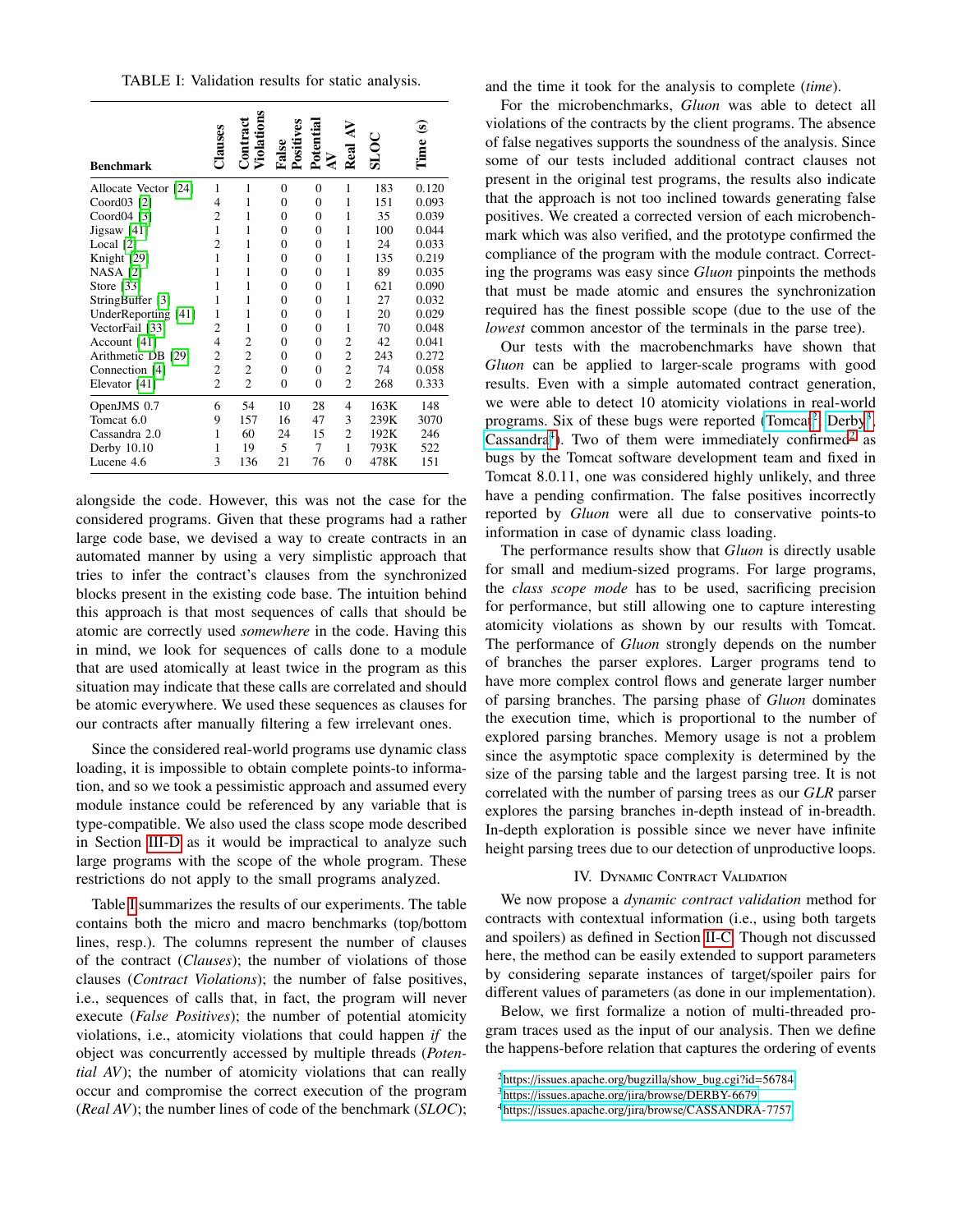in program traces. Next, we describe our method for detecting contract violations. Finally, we provide results of experiments with a prototype implementation of the approach.

# *A. Preliminaries*

For the below, we fix a set of threads  $\mathbb{T}$ , a set of targets  $\mathbb{R}$ , a set of spoilers  $\mathbb{S}$ , a set of contracts  $\mathbb{C} \subseteq \mathbb{R} \times \mathbb{S}$ , and a set of locks L. We consider program traces in the form of sequences of events of the following types: a thread entering/exiting a method, a thread acquiring/releasing a lock, and a thread forking/joining another thread. Since each of the events can appear multiple times in a trace, we assume the events to be indexed by their position in the trace. However, we do not take the indices into account when looking for matches of the regular expressions of targets/spoilers in a trace. We denote the set of all events that can be generated by a thread  $t \in \mathbb{T}$  as  $\mathbb{E}_t$ , and let  $\mathbb{E} = \bigcup_{t \in \mathbb{T}} \mathbb{E}_t$ . Then, a *trace* is a sequence  $\tau = e_1 \dots e_n \in \mathbb{E}^+$ . We let  $e_i \in \tau$  denote that the event  $e_i$ is present in the trace  $\tau$ . By  $start(t)/end(t)$ , we denote the first/last event generated by a thread *t*.

Given a trace  $\tau = e_1 \dots e_n \in \mathbb{E}^+$ , we call its sub-sequence  $r = e_{i_1} e_{i_2} \dots e_{i_k}, \ 1 < k \leq n$ , an *instance* of a target  $\varrho \in \mathbb{R}$  iff (1) *r* consists of well-paired method enter/exit events executed by a thread  $t \in \mathbb{T}$ , (2) when restricted to the enter events only, *r* matches the regular expression of  $\varrho$  (if  $\varrho$  contains stars, the longest possible matches are considered only), and (3) apart from the events  $e_{i_1}, ..., e_{i_k}$  there is no event from the alphabet of  $\rho$  executed by *t* between the indices  $i_1$  and  $i_k$  in  $\tau$ . Intuitively, an instance of a target can interleave with events that are not its part, but only if they are outside of its alphabet. For instance, for a target  $\rho = abc$  and a trace  $\tau = aabdc$ , there is an instance of  $\rho$  between indices 2 and 5 but not between 1 and 5. We denote by  $e_i \in r$  that the event  $e_i$  is present in the target instance *r*. We let *start*(*r*) =  $e_{i_1}$  and  $end(r) = e_{i_k}$  denote the first/last event of *r*, respectively. We let  $[\varrho]$ <sup> $\tau$ </sup> be the set of all instances of a target  $\varrho \in \mathbb{R}$  in a trace  $\tau$  and  $[\mathbb{R}]^{\tau} = \bigcup_{\varrho \in \mathbb{R}} [\varrho]^{\tau}$ be the set of all instances of all targets from  $\mathbb R$  in  $\tau$ .

Likewise, we define the notion of an instance *s* of a spoiler  $\sigma \in \mathbb{S}$  in a trace  $\tau$ , its beginning/end events *start*(*s*)/*end*(*s*), respectively, the set  $[\sigma]^{\tau}$  of all instances of  $\sigma$  in  $\tau$ , and the set  $[\mathbb{S}]^{\tau} = \bigcup_{\sigma \in \mathbb{S}} [\sigma]^{\tau}$  of all instances of all spoilers from  $\mathbb{S}$  in  $\tau$ .

A *happens-before relation*  $\lt_{hb}$  over a trace  $\tau = e_1 \dots e_n \in \mathbb{E}^+$ is the smallest transitively-closed relation on the set  $\{e_1, ..., e_n\}$ of events in  $\tau$  such that  $e_j \prec_{hb} e_k$  holds whenever  $j < k$  and one of the following holds: (i) Both events *e<sup>j</sup>* and *e<sup>k</sup>* are performed by the same thread (program order). (ii) Both events  $e_j$  and  $e_k$  acquire or release the same lock. (iii) One of the events  $e_i$ and  $e_k$  is a fork/join of a thread  $u$  in a thread  $t$  and the other is executed by *u* (fork-join synchronization). If two indices in a trace are not related by a happens-before relation, then the corresponding events are considered to be *concurrent*.

A contract  $(\rho, \sigma) \in \mathbb{C}$  is *violated* in a trace  $\tau$  iff there is a target instance  $r \in [\varrho]^{\tau}$  and a spoiler instance  $s \in [\sigma]^{\tau}$  s.t. *start*(*s*)  $\nless$ *hb start*(*r*)  $\land$  *end*(*r*)  $\nless$ *<sub><i>khb</sub> end*(*s*). Intuitively, the con-</sub> tract  $(\rho, \sigma)$  is violated in  $\tau$  if there are instances  $r/s$  of  $\rho/\sigma$ ,

resp., where *r* may start before *s* and end after *s*, i.e., the target instance can be fully interleaved with the spoiler instance.

# *B. On-the-Fly Dynamic Contract Validation*

If the entire trace is available, dynamic contract validation is easy. For all possibly conflicting instances of targets and spoilers, one simply checks whether a target is fully interleaved with a spoiler or not, i.e.,  $\forall (\varrho, \sigma) \in \mathbb{C}, \forall r \in [\varrho]^\tau, \forall s \in [\sigma]^\tau$ checks if  $start(s) \nless_h start(r) \land end(r) \nless_h end(s)$  is satisfied. If it is, an error is reported.

However, this approach is not very practical. It scales poorly with the size of the trace, which can be huge. In some cases, e.g., for reactive programs, the trace can even be infinite. To address this problem, we propose an on-the-fly dynamic contract validation algorithm which does not require the whole trace to be available and yet guarantees that if a contract is violated in the trace, this will be detected.

*1) Trace Windows:* A crucial concept for our on-the-fly dynamic contract validation is the concept of a *trace window*, providing a gradually moving, partial view of the trace. Formally, a trace window  $\nu$  is a subsequence of the trace  $\tau$ . While, in the extreme case, the trace window may actually contain the entire trace, the goal is to keep it as small as possible. Later, we show that there is a maximum number of events that we need to keep in the window in order not to miss any error and that this number grows only with the number of targets and spoilers, not with the size of the trace.

We denote by  $[\varrho]^{v}$  the set of all instances of a target  $\varrho \in \mathbb{R}$ in a window v and by  $[\mathbb{R}]^{\nu} = \bigcup_{\varrho \in \mathbb{R}} [\varrho]^{\nu}$  the set of all instances of all targets from  $\mathbb R$  in  $\upsilon$ . In the same manner, we define the set  $[\sigma]^{\nu}$  of all instances of spoiler  $\sigma \in \mathbb{S}$  in  $\nu$  and the set  $[\mathbb{S}]^{\nu} = \bigcup_{\sigma \in \mathbb{S}} [\sigma]^{\nu}$  of all instances of all spoilers from  $\mathbb{S}$  in  $\nu$ .

We move events into the trace window  $\nu$  as soon as they occur. However, in order for the window not to grow indefinitely, we also have to remove some events from it. We define the  $v \rightarrow e$  operation which removes *e* from *v*. We also generalize this operation for instances of targets/spoilers. The  $v \to r$  operation removes all events from  $r \in [\mathbb{R}]^v$  from  $v$  provided they do not belong to another currently tracked instance of a target or spoiler, i.e.,  $\forall e_i \in r : v \rightarrow e_i \iff$  $(\forall x \in [\mathbb{R}]^{\nu} \cup [\mathbb{S}]^{\nu}, x \neq r : e_i \notin x) \land (\forall x \in [\mathbb{R}]^{\tau} \cup [\mathbb{S}]^{\tau}, start(x) \in$  $v \wedge end(x) \notin v : e_i \notin x$ ). Likewise, we define the  $v \rightarrow s$ operation that removes all events from  $s \in [\mathbb{S}]^{\tau}$  from  $v$ . As we show below, one can discard events corresponding to some of the older spoiler and target instances when newer ones appear in the window. The conditions allowing us to discard such instances are safe in that at least one instance of a violation of each target by each spoiler is always reported. However, if there are multiple occurrences of the conflict, just one is guaranteed to be preserved.

*2) Discarding Spoilers:* First, we aim at reducing the number of spoiler instances in a trace window. We say that discarding a spoiler instance *s* (i.e., removing this particular instance from the current trace window and not considering it in further contract violation detection) is *safe* iff whenever a contract violation can be detected using *s*, it can be detected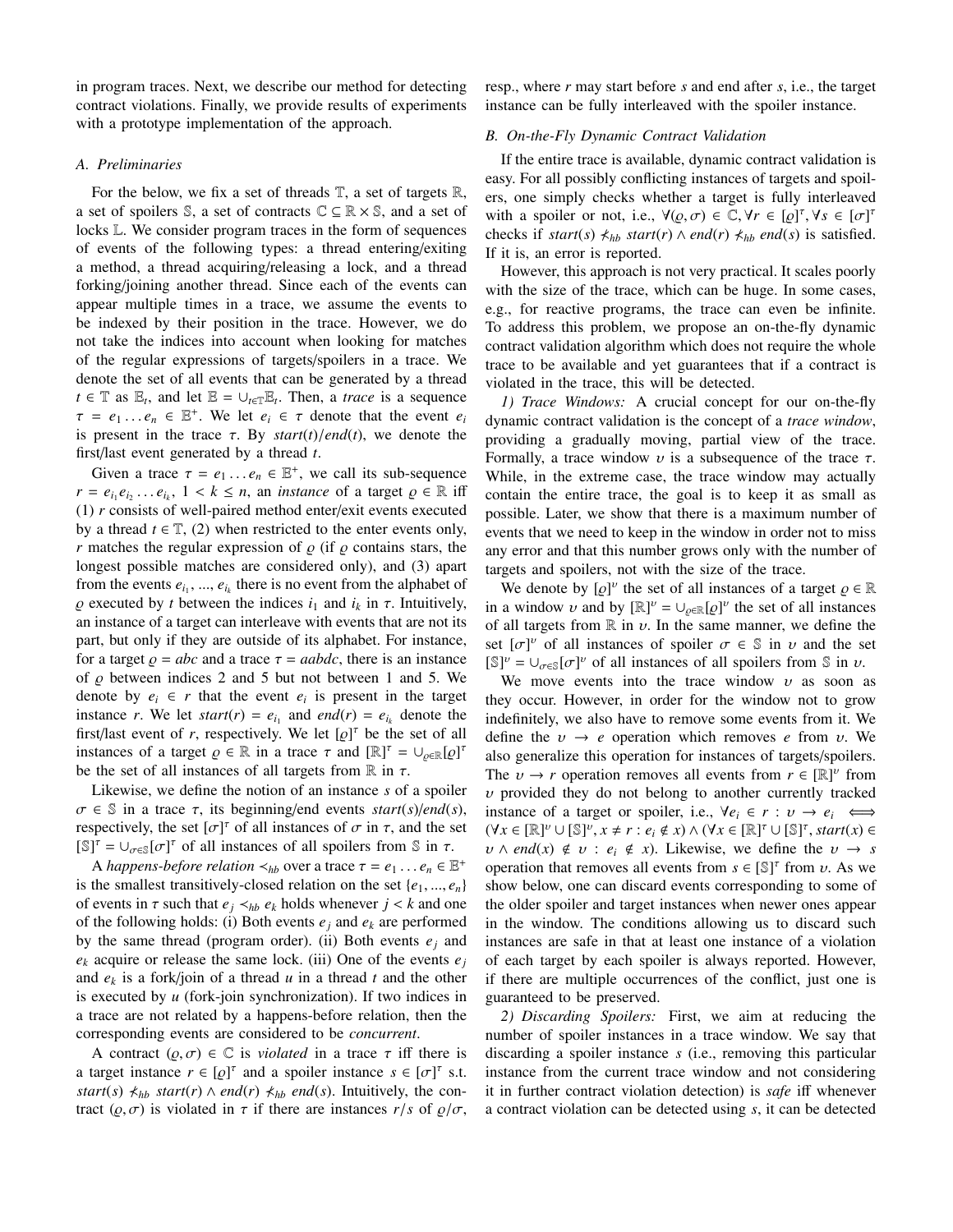without *s* too. The below lemma shows that, under some natural assumptions, reflected in our analysis, an instance  $s<sub>1</sub>$  of a spoiler  $\sigma$  can be safely discarded from the window provided the window contains a newer instance of the spoiler  $\sigma$ , i.e., an instance *s*<sup>2</sup> that started later than *s*1.

In particular, we assume that events appear in the window  $\nu$ as soon as they appear in the trace  $\tau$ . Moreover, we assume that as soon as an instance  $r$  of a target  $\rho$  appears in the window  $v$ , i.e.,  $r \in [Q]^{\nu}$  becomes true, r is checked for contract violation against all instances *s* of all spoilers  $\sigma \in \mathbb{C}(\rho)$  conflicting with the given target  $\varrho$  that appear in the window  $v$ , i.e.,  $s \in [\sigma]^{\nu}$ . Then the following holds.

<span id="page-9-0"></span>**Lemma 1.** Let  $s_1, s_2 \in [\sigma]^v$  be instances of a spoiler  $\sigma \in \mathbb{S}$ *present in a window* υ *of a trace* τ*. If s*<sup>1</sup> *started before s*2*, i.e., start*( $s_1$ )  $\lt_{hb}$  *start*( $s_2$ )*, it is safe to discard s<sub>1</sub> from v.* 

*Proof of Lemma [1.](#page-9-0)* By contradiction. Assume there is a trace  $\tau$  with a window *v* and two spoiler instances  $s_1, s_2 \in [\sigma]^{\nu}$ of a spoiler  $\sigma \in \mathbb{S}$  where  $start(s_1) \prec_{hb} start(s_2)$ , and it is not safe to discard  $s_1$  from  $v$ . Then, there must be a contract  $(\varrho, \sigma) \in \mathbb{C}$  and an instance  $r \in [\varrho]^{\tau}$  of the target  $\rho$  in the trace  $\tau$  s.t.  $s_1$  violates  $r$ , but  $s_2$  does not violate  $r$ . This means that the following conditions must hold: (1) *start*( $s_1$ ) *★hb start*( $r$ )  $\land$  *end*( $r$ )  $\star$ *<sub>hb</sub> end*( $s_1$ ) since  $s_1$ violates *r*. (2) *start*(*s*<sub>2</sub>)  $\lt_{hb}$  *start*(*r*)  $\lor$  *end*(*r*)  $\lt_{hb}$  *end*(*s*<sub>2</sub>) since *s*<sup>2</sup> does not violate *r*.

Consider first that  $start(s_2) \prec_{hb} start(r)$  holds. Then, since *s*<sub>1</sub> and *s*<sub>2</sub> are such that *start*(*s*<sub>1</sub>)  $\lt_{hb}$  *start*(*s*<sub>2</sub>), we get *start*( $s_1$ )  $\lt_{hb}$  *start*(*r*). However, this contradicts the first condition above, which requires that  $start(s_1) \nless h<sub>bb</sub> start(r)$ holds.

Hence, it must be the case that  $end(r) \prec_{hb} end(s_2)$  holds. This means that  $r$  must appear in  $v$  before  $s_2$  appears in there. However, then, a contract violation is detected before  $s_1$  is removed from the window, and once a contract violation has already been detected, any further optimization is safe (in fact, the analysis can be stopped once a contract violation is detected).

 $\Box$ 

Using Lemma [1](#page-9-0) and the fact that spoiler instances in a single thread are ordered wrt  $\lt_{hb}$ , we can prove the below lemma that limits the number of spoiler instances to be preserved.

<span id="page-9-1"></span>**Lemma 2.** Let  $T = \{ t \in \mathbb{T} \mid start(t) = e_l \Rightarrow l \leq j \}$  be the set *of threads that started before the end of a window*  $v = e_i \dots e_j$ . *For each thread*  $t \in \mathbb{T}$  *and for each spoiler*  $\sigma \in \mathbb{S}$ *, we need to preserve just the last instance of*  $\sigma$  *in*  $\nu$  *running within t.* 

*Proof of Lemma* [2.](#page-9-1) Take any thread  $t \in T$  and any spoiler  $\sigma \in \mathbb{S}$ . Since the definition of spoiler instances rules out overlapping of spoiler instances within a particular thread, if the set of instances of  $\sigma$  that appear in  $\nu$  within  $t$  is not empty, we can order these instances into a sequence  $s_1, \ldots, s_n$  such that *start*( $s_i$ )  $\lt_{hb}$  *start*( $s_j$ ) for any  $1 \le i \lt j \le n$ . Then, by Lemma [1,](#page-9-0) it suffices to preserve just the last spoiler instance *s<sup>n</sup>* in the sequence.

*3) Discarding Targets:* We now aim at reducing the number of target instances, which turns out to be more challenging than for spoilers. We say that discarding a target instance  $r$  is *safe wrt a spoiler instance s* iff whenever a contract violation between *r* and *s* can be detected, then a conflict between *s* and some other target instance r' can be detected too. Note that, unlike in the case of spoilers, discarding a target instance is defined as safe wrt a given spoiler instance and not in general.

First, Lemma [3](#page-9-2) shows that, given instances  $r_1$  and  $r_2$  of a target  $\rho$  where  $r_1$  ends before  $r_2$  starts,  $r_1$  can be safely discarded wrt any spoiler instance that (i) has not even started before the end of the window or that (ii) started even before  $r_1$ .

<span id="page-9-2"></span>**Lemma 3.** Let  $v = e_i \dots e_j$  be a window of a trace  $\tau$  with two *instances*  $r_1, r_2 \in [\varrho]^v$  *of a target*  $\varrho \in \mathbb{R}$  *such that end*( $r_1$ )  $\prec_{hb}$ *start*(*r*<sub>2</sub>)*. It is safe to discard r*<sub>1</sub> *wrt any instance s*  $\in [\sigma]^{\tau}$  *of a spoiler*  $\sigma \in \mathcal{S}$  *forming a contract with*  $\varrho$ *, i.e.,*  $(\varrho, \sigma) \in \mathbb{C}$ *, whenever either (i) s starts behind the window* υ*, meaning that if start*(*s*) =  $e_l$ , then  $j < l$ , or (*ii*) *s starts before*  $r_1$  *starts*, *i.e., start*(*s*)  $\lt_{hb}$  *start*(*r*<sub>1</sub>)*.* 

*Proof of Lemma [3.](#page-9-2)* By contradiction. Assume that there is a trace  $\tau$  with a window  $v = e_i \dots e_j$ , two target instances  $r_1, r_2 \in$  $[Q]^{\nu}$  of a target  $\varrho \in \mathbb{R}$  such that *end*( $r_1$ )  $\prec_{hb} start(r_2)$ , and it is not safe to discard a spoiler instance  $s \in \mathbb{C}(\rho)$  despite it is the case that either (i) *s* starts behind the window  $v$ , i.e., if  $start(s) = e_l$ , then  $j < l$ , or (ii) *s* starts before  $r_1$ , i.e., *start*(*s*)  $\lt_{hb}$  *start*(*r*<sub>1</sub>).

Then, there must be some instance  $s \in [\sigma]^{\tau}$  of a conflicting spoiler  $\sigma \in \mathbb{C}(\rho)$  that appears in the trace  $\tau$  and that is violated by  $r_1$  but not  $r_2$ . For the spoiler instance  $s$ , the following conditions must hold: (1) *start*(*s*)  $\nless$ *hb start*(*r*<sub>1</sub>) ∧ *end*(*r*<sub>1</sub>)  $\nless$ *hb end*(*s*) because *s* violates  $r_1$ . (2) *start*(*s*)  $\lt_{hb}$  *start*( $r_2$ )  $\lt$  *end*( $r_2$ )  $\lt_{hb}$ *end*(*s*) because *s* does not violate  $r_2$ .

Clearly, if it is the case that *s* starts before  $r_1$ , i.e., *start*(*s*)  $\lt_{hb}$  *start*(*r*<sub>1</sub>), we immediately have a contradiction with Condition (1), which requires  $start(s) \nless k_{hb} start(r_1)$ . Hence, assume that *s* starts only after the end of the window.

Next, assume that  $end(r_2) \prec_{hb} end(s)$  holds. Since it is moreover the case that *end*( $r_1$ )  $\lt_{hb}$  *start*( $r_2$ ) holds, and the program order guarantees that  $start(r_2) \prec_{hb} end(r_2)$ ,  $end(r_1) \prec_{hb} end(s)$ holds too. However, this contradicts with Condition (1), which requires that *end*( $r_1$ )  $\nless$ <sub>*hb*</sub> *end*(*s*) holds.

Hence, it must be the case that  $start(s) \prec_{hb} start(r_2)$ holds. However, this means that  $s$  must start in  $v$ , which is a contradiction.

 $\Box$ 

Next, we consider the case when an instance *s* of a spoiler  $\sigma$ is running at the end of the window  $v$ , there are two instances  $r_1$  and  $r_2$  of the same target  $\varrho$  conflicting with  $\sigma$ ,  $r_1$  ends before  $r_2$  starts, but *s* does not start before  $r_1$  and  $r_2$ . Lemma [4](#page-9-3) shows that, in this case, discarding  $r_1$  is safe wrt *s*.

<span id="page-9-3"></span>Lemma 4. *Assume a window* υ *of a trace* τ *with two target instances*  $r_1, r_2 \in [\varrho]^{\nu}$  *of a target*  $\varrho \in \mathbb{R}$  *s.t. end*( $r_1$ )  $\prec_{hb} start(r_2)$ *.*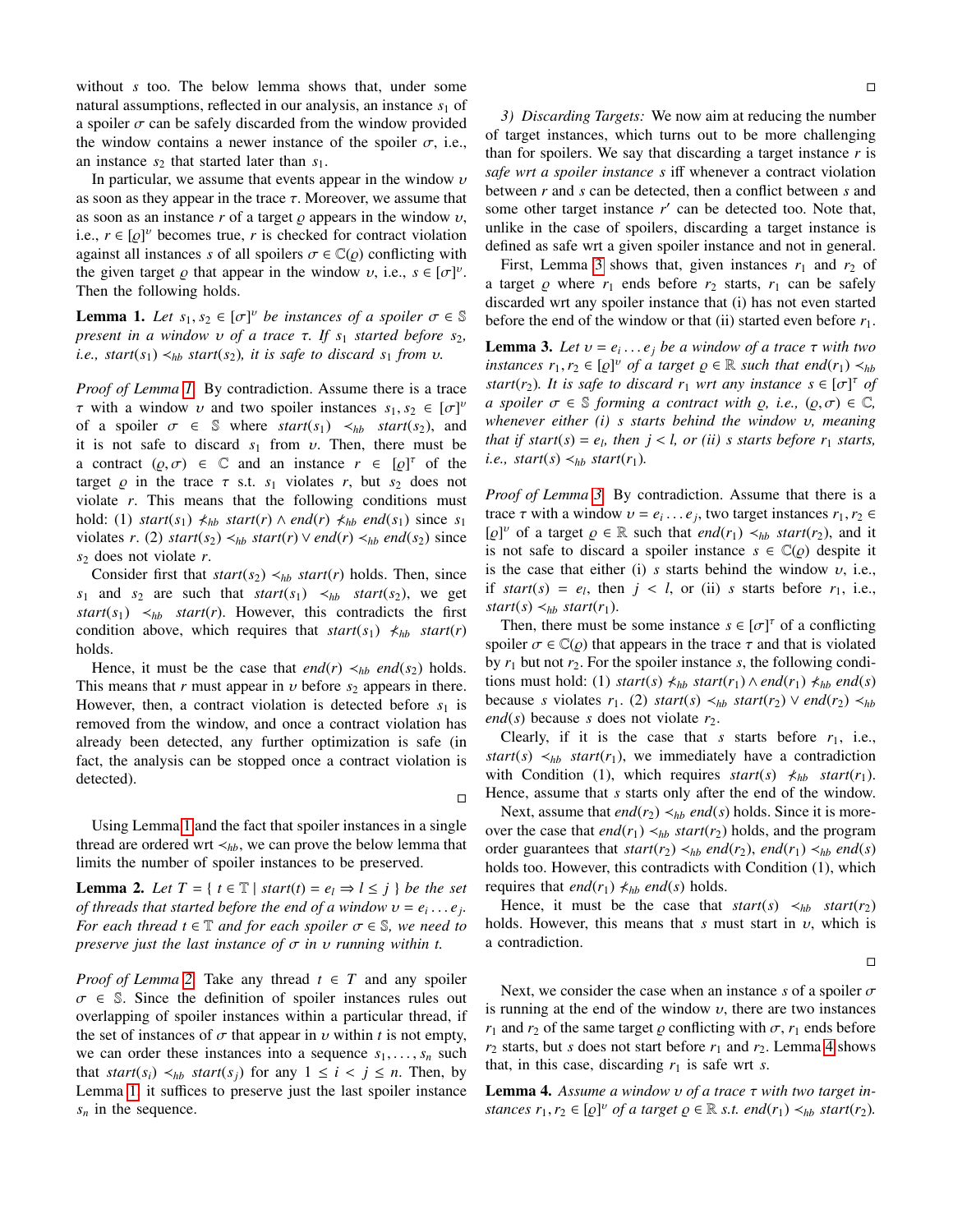*Let*  $s \in [\sigma]^{\tau}$  *be an instance of a spoiler*  $\sigma \in \mathbb{S}$  *that forms a contract with*  $\rho$ , *i.e.*,  $(\rho, \sigma) \in \mathbb{C}$ , *it is running at the end of*  $v$ , *i.e.*, *start*( $s$ )  $\in v$  *but end*( $s$ )  $\notin v$ , *and it has not started before the given target instances, i.e., start(s)*  $\star_{hb}$  *start(r<sub>2</sub>)*. *Then discarding*  $r_1$  *is safe wrt s.* 

*Proof of Lemma [4.](#page-9-3)* By contradiction. Assume that there is a trace  $\tau$  with a window v, two target instances  $r_1, r_2 \in [\varrho]^{\nu}$ , and an instance  $s \in [\sigma]^{\tau}$  of a spoiler  $\sigma \in \mathbb{C}(\varrho)$  such that *start*(*s*)  $\in$  *v*, *end*(*s*)  $\notin$  *v*, and *start*(*s*)  $\not\prec$  *hb start*(*r*<sub>2</sub>). Further, assume that *end*( $r_1$ )  $\lt_{hb}$  *start*( $r_2$ ), and yet discarding  $r_1$  from υ is not safe wrt *s*.

It is not safe to remove  $r_1$  from  $\nu$  wrt  $s$  iff  $r_1$  can be violated by  $s$  while  $r_2$  cannot. Then, the following conditions must hold: (1) *start*(*s*)  $\nless$ *hb start*(*r*<sub>1</sub>) ∧ *end*(*r*<sub>1</sub>)  $\nless$ *hb end*(*s*) because *s* violates *r*<sub>1</sub>. (2) *start*(*s*) ≺*<sub><i>hb</sub> start*(*r*<sub>2</sub>) ∨ *end*(*r*<sub>2</sub>) ≺*<sub><i>hb</sub> end*(*s*)</sub></sub> because *s* does not violate *r*2.

First, assume that  $end(r_2) \prec_{hb} end(s)$  holds. Since *end*( $r_1$ )  $\lt_{hh}$  *start*( $r_2$ ) holds, and the program order guarantees that *start*( $r_2$ )  $\lt_{hb}$  *end*( $r_2$ ), we get *end*( $r_1$ )  $\lt_{hb}$  *end*( $s$ ). However, this contradicts with Condition (1) above, which requires that *end*( $r_1$ )  $\nless$ *hb end*( $s$ ) holds.

Hence, it must be the case that  $start(s) \prec_{hb} start(r_2)$  holds. However, this contradicts with the assumption of the lemma that *start*(*s*)  $\nless$ *hb start*(*r*<sub>2</sub>).

 $\Box$ 

Since we check each spoiler instance against all target instances that are currently in the trace window as soon as the spoiler instance gets into the window, we can prove the below upper bound on the number of target instances to be preserved. Intuitively, by Lemma [3,](#page-9-2) one instance is kept wrt all not yet started and—on the other hand—old but still running spoiler instances. Further, by Lemma [4,](#page-9-3) one instance per thread in which a newer spoiler instance is running is to be preserved.

<span id="page-10-0"></span>**Lemma 5.** Let  $T_1 = \{ t \in \mathbb{T} \mid start(t) = e_l \Rightarrow l \leq j \}$  be the *threads that started before the end of a window*  $v = e_i \dots e_j$ *, and let*  $T_2 = \{ t \in T_1 \mid end(t) = e_l \Rightarrow l > j \}$  *be the threads running at the end of* υ*. For each thread in T*<sup>1</sup> *and each target*  $\rho \in \mathbb{R}$ *, we need to preserve at most*  $|T_2| + 1$  *instances of*  $\rho$ *.* 

*Proof of Lemma* [5.](#page-10-0) Take any thread  $t \in T_1$  and any target  $\varrho \in$ R. Due to immediate checks of conflicts between any target instance in the window and any spoiler instance that appears in the trace window, from the point of view of preserving target instances, we care about their possible conflicts with only those spoiler instances that have not yet terminated or that have not even started yet.

The definition of target instances implies that we do not have to consider overlapping target instances within particular threads. Therefore, if the set of instances of  $\rho$  that appear in  $\nu$ within the thread *t* is not empty, we can order these instances into a sequence  $r_1, \ldots, r_n$  such that *end*( $r_i$ )  $\prec_{hb} start(r_i)$  for any  $1 \leq i < j \leq n$ .

Further, the definition of spoiler instances implies that we do not have to consider overlapping instances of spoilers running

within a single thread. Hence, there can be at most  $|T_2|$  running instances of spoilers from  $\mathbb S$  at the end of  $v$ : one instance in each thread of  $T_2$ . For each of them, Lemma [4](#page-9-3) may be applicable to a subsequence of the target instances  $r_1, \ldots, r_m$ ,  $m \leq n$ . These subsequences may differ just in the value of *m*. Lemma [4](#page-9-3) allows us to preserve just the last instance  $r_m$ . However, since the value of *m* can be different for each of the subsequences, we may end up preserving  $|T_2|$  target instances, one for each spoiler instance running at the end of  $\nu$ .

Next, if Lemma [4](#page-9-3) is not applicable wrt some running spoiler instance *s* to a suffix  $r_{m+1}, \ldots, r_n, m \geq 0$ , of the sequence of target instances running within *t* in *v* because *start*(*s*)  $\lt_{hh} r_{m+1}$ , Lemma [3](#page-9-2) allows us to preserve just  $r_n$ . The same  $r_n$  is to be preserved for each running spoiler instance. Moreover, due to Lemma [3,](#page-9-2) it is also enough to preserve  $r_n$  with respect to all spoiler instances that have not yet started. Hence, we get the upper bound of  $|T_2| + 1$  target instances.

*4) Vector Clocks and Further Optimizations:* Next, as a further optimization, we will first introduce an application of *vector clocks* for efficiently tracking information about the happens-before relation between the spoiler/target instances that are (or were) in the current trace window. Essentially, instead of remembering the entire sequence of events forming a target/spoiler instance, we will remember the vector clocks of their start and end only. Keeping just these two vector clocks is sufficient as we need to know the happens-before relation only between the starts and ends of conflicting target/spoiler instances. Next, from Lemma [5,](#page-10-0) we know that we need to track—in the worst-case—for each thread and for each target, one instance of the target for each thread in which some potentially conflicting spoiler instance is running (a consequence of Lemma [4\)](#page-9-3) plus one further instance for all other running or not yet started spoiler instances (a consequence of Lemma [3\)](#page-9-2). We will propose an optimisation which will allow us to preserve, for each thread  $t$  and each target  $\varrho$ , the vector clocks of both the beginning and end just for the last instance of  $\rho$  in  $t$  only. For the other instances required to be tracked by Lemma [4,](#page-9-3) we will remember the vector clock of their end only.

In general, a *vector clock*  $VC : \mathbb{T} \to \mathbb{N}$  contains a clock value for each thread  $t \in \mathbb{T}$  recorded at a certain point. In particular, we maintain, for each  $t \in \mathbb{T}$ , a vector clock  $\mathbb{C}_t$ whose entries  $\mathbb{C}_t(u)$  record, for each  $u \in \mathbb{T}$ , the clock value of the last operation of *u* that happens before the current operation of *t*. The *t*-component of this vector clock then represents the clock of the thread *t*. It is incremented at each lock release or fork operation. Next, we maintain a vector clock  $L_l$  for each lock  $l \in \mathbb{L}$ . These vector clocks are updated on synchronisation operations that impose a happens-before order of operations from different threads in a way described in [\[20\]](#page-14-9).

Further, we assign to each event  $e \in \tau$  executed by a thread  $t \in \mathbb{T}$  a vector clock *VC<sub>e</sub>*. This vector clock is set to the value of  $\mathbb{C}_t$  when *e* is encountered in the execution of the program. It can then be determined whether an event *e<sup>t</sup>* executed in the

 $\Box$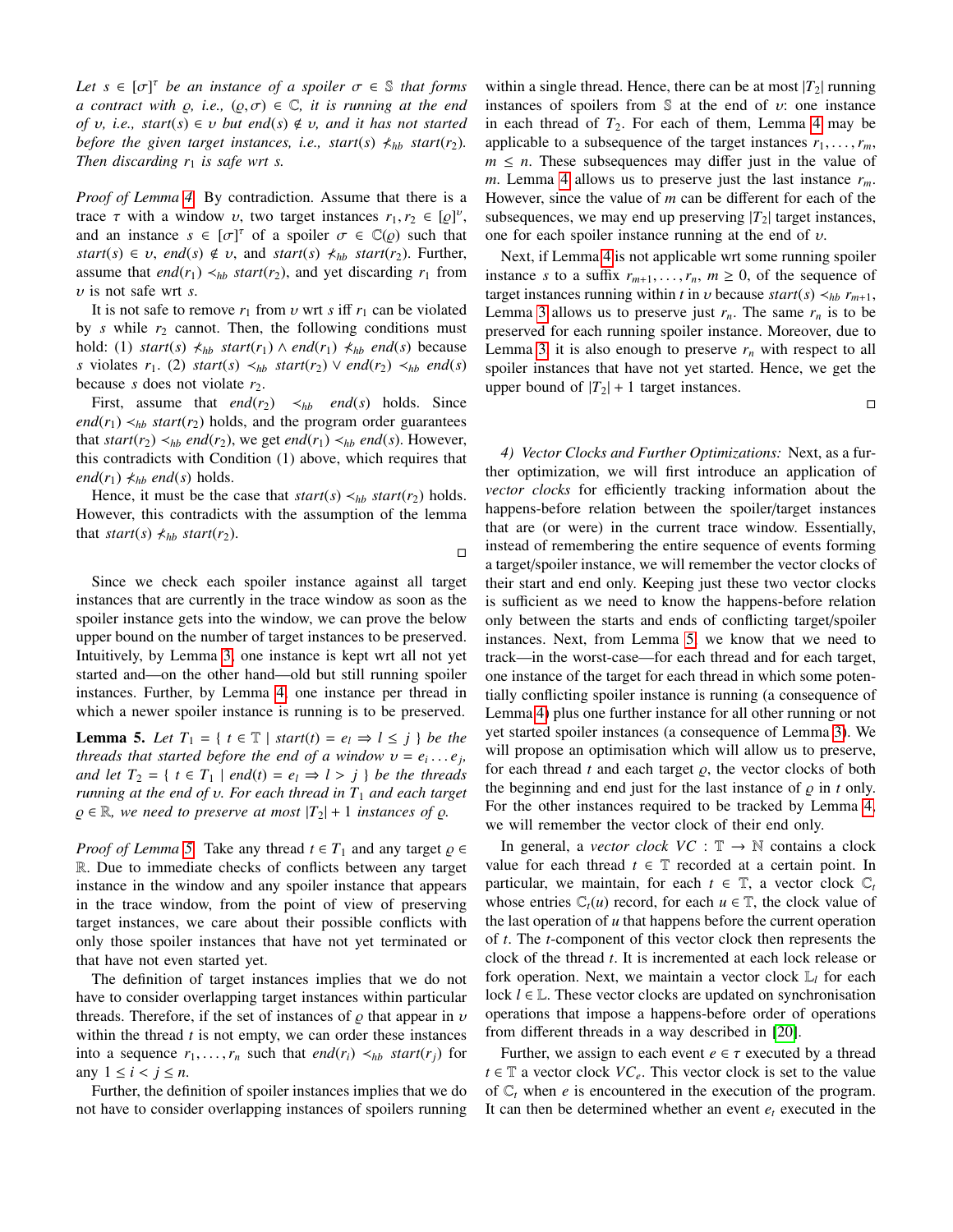thread *t* happens before an event *e<sup>u</sup>* executed in a thread *u*, i.e.,  $e_t \lt_{hb} e_u$ , by checking whether  $VC_{e_t}(t) \le VC_{e_u}(t)$ .

To allow for checking the conditions determining if a contract was violated or not, it now suffices to record the vector clocks of the start and end of the spoiler and target instances that are to be kept in the window wrt Lemmas [1,](#page-9-0) [3,](#page-9-2) and [4.](#page-9-3)

Moreover, for the target instances  $r$  to be remembered according to Lemma [4,](#page-9-3) i.e., those for which there is some running spoiler instance *s* that can collide with *r*, we can reduce the amount of stored information even further as follows. Instead of storing the vector clocks of the beginning and end of each target instance *r* of the above kind that appears in some thread *t*, we proceed as follows: (1) We remember in which threads *u* there are running spoiler instances *s* satisfying the first condition of contract violation wrt  $r$ , i.e., *start*(*s*)  $\nless$ *hb start*(*r*). (2) We remember the time when *r* ends its execution, i.e.,  $VC_{end(r)}(t)$ , which is needed to check the second condition of contract violation, i.e., *end*(*r*)  $\nless$ <sub>*hb*</sub> *end*(*s*), once *s* ends. Both of these pieces of information can be remembered by maintaning a mapping  $PV_t^{\varrho,\sigma}$ :  $\mathbb{T} \to \mathbb{N}$  for the thread  $t \in \mathbb{T}$ , the target  $\rho \in \mathbb{R}$  whose instance *r* is, and the spoiler  $\sigma \in \mathbb{S}$  whose instance *s* is. Namely, for each thread *u* containing a spoiler instance *s* satisfying the first condition of contract violation, we may set  $PV_t^{\varrho,\sigma}(u)$  to  $VC_{end(r)}(t)$ , while setting the other entries of  $PV_t^{\varrho,\sigma}$  to 0.<sup>[5](#page-11-0)</sup>

Using the above, when a spoiler instance *s* finishes its execution in a thread *t*, it suffices to check  $PV_u^{\varrho,\sigma}(t)$  for each thread  *other than*  $*t*$  *(as we do not consider conflicts within a single* thread). $6$  If the value is not 0, we know that the first condition of contract violation between *s* and the target instance *r* that ran in the thread *u* that we remebered through  $PV_u^{\varrho,\sigma}$  only was satisfied. Then, by checking  $PV_u^{\rho,\sigma}(t) \le VC_{end(s)}(u)$ , we can determine if a violation occurred or not.

*5) Method Description:* We now summarise our optimized on-the-fly contract violation detection. Most of it is done by Algorithm [3](#page-11-2) at method exit events. Algorithm [3](#page-11-2) handles both conflicts between the latest, so far fully remembered spoiler and target instances (lines 3, 11) as well as between newly finished spoiler instances and older target instances partially remembered via  $PV_t^{\rho,\sigma}$  (lines 12–13). Algorithm [3](#page-11-2) also discards older target/spoiler instances  $r'/s'$  (lines 7, 9) and maintains the  $PV_t^{\varrho,\sigma}$  mapping (line 6). The latter is done by recording the above described data about an older target instance *r* ′ that can still collide with some running spoiler instance *s* according to Lemma [4,](#page-9-3) which is tested on lines 4–6, before *r* ′ is removed from the window.

<span id="page-11-1"></span><sup>6</sup>The meaning of the threads is swapped here wrt the previous paragraph in order to have the explanation in line with the code in Fig. [3.](#page-11-2)

**Data**: window *v*, event  $e \in \mathbb{E}$  generated by thread  $t \in \mathbb{T}$ **1** if  $\exists \varrho \in \mathbb{R}, r \in [\varrho]_t^v : e = end(r)$  then // Target ended

- 2 for  $\sigma \in \mathbb{C}(\rho), u \in \mathbb{T} : u \neq t$  do
- *s* if  $\exists s \in [\sigma]_u^v$ : *start*(*s*)  $\nless_h b \text{ start}(r) \land end(r) \nless_h b \text{ end}(s)$ then *r* is violated by *s* ;
- **if**  $\exists s \in [\sigma]_u^\tau : start(s) \in v \land end(s) \notin v$  then
- 5 if  $start(s) \prec_{hb} start(r)$  then
- 6 if  $\exists r' \in [\mathcal{Q}]_t^v : r' \neq r \land start(s) \nless \mathcal{A}_{hb} start(r')$  then  $PV_t^{\varrho,\sigma}(u) = VC_{end(r')}(t)$ ;
- *r* if  $\exists r' \in [\varrho]_t^v : r' \neq r$  then  $v \to r'$ ;
- **8** if  $\sigma \in \mathbb{S}, s \in [\sigma]^{\nu}$ ; *end*(*s*) = *e* then // Spoiler ended
- 9 if  $\exists s' \in [\sigma]_t^v : s' \neq s$  then  $v \to s'$ ;
- 10 for  $\rho \in \mathbb{C}(\sigma)$ ,  $u \in \mathbb{T} : u \neq t$  do
- 11 if  $\exists r \in [\varrho]_u^v : start(s) \nless x_h^h = \forall h \in (r) \land end(r) \nless x_h^h = \forall h \in (r) \land end(s)$ **then**  $r$  is violated by  $s$ ;
- 12 if  $PV_u^{\varrho,\sigma}(t) \neq 0 \wedge PV_u^{\varrho,\sigma}(t) \leq VC_{end(s)}(u)$  then
- 13 an instance of  $\rho$  is violated by *s*;

<span id="page-11-2"></span>Algorithm 3: Contract violation detection at method exit.

Apart from the above, at an entry to a method, we perform recognition of target/spoiler instances. That is done using finite automata for recognising sequences of events matching the regular expressions representing the corresponding targets/spoilers, respectively. New runs through the automata may be initiated at each event, and, at the same time, an attempt to extend all so-far unfinished runs is done (if such a run cannot be extended via the current event and the event belongs to the alphabet of the concerned automaton, the run is discarded). When an exit from a method is encountered, a check is performed to see whether some of the runs has reached an accepting state (this will then be recognised via the  $end(r)/end(s)$  predicates on lines  $1/8$  of Algorithm [3\)](#page-11-2).

# *C. Implementation and Experiments*

We implemented the above approach extended to distinguish values of one parameter by tracking different target/spoiler instances for its different values. We used the ANaConDA framework [\[18\]](#page-14-10) to monitor method calls and synchronization events in running C/C++ programs. ANaConDA also provides us with heuristic *noise injection* [\[16\]](#page-13-9) that can disturb the common thread scheduling by inserting various delays into the threads. This can increase the number of witnessed interleavings and hence chances to see an interleaving from which our analysis can deduce that a contract violation is possible. We thus use two orthogonal methods to find rare concurrency-related bugs: noise injection and extrapolation based on the happens-before relation. In particular, we inject noise before the last method of each target instance which prolongs its execution and increases chances to encounter a spoiler instance capable of interleaving the target instance and causing a contract violation.

We tested our implementation on a set of small benchmarks with known atomicity violations as well as two real-world programs, Link Manager and Chromium-1. The small programs were taken from [\[2\]](#page-13-5), [\[3\]](#page-13-6), [\[41\]](#page-14-7) and were also used in Section [III-E](#page-6-5) to evaluate the static validation method (we used a C++ version as close as possible to the Java version).

<span id="page-11-0"></span><sup>&</sup>lt;sup>5</sup>By setting  $PV_v^{\varrho,\sigma}(u)$  to  $VC_{end(r)}(t)$ , we remember both that the first condition of contract violation has been satisfied between *r* and *s* and the time when  $r$  ended. The time is remembered multiple times for possibly different threads *u*, but we tolerate this for the sake of obtaining uniform data structures. Since the space needed to store  $PV_t^{\rho, \sigma}$  corresponds to that of a vector clock, and we have a single  $PV_t^{\varrho,\sigma}$  instead of two vector clocks for each target instance that needs to be remembered according to Lemma [4,](#page-9-3) we save up to  $2 \cdot |T_2| - 1$  vector clocks where  $T_2$  is the set of currently running threads.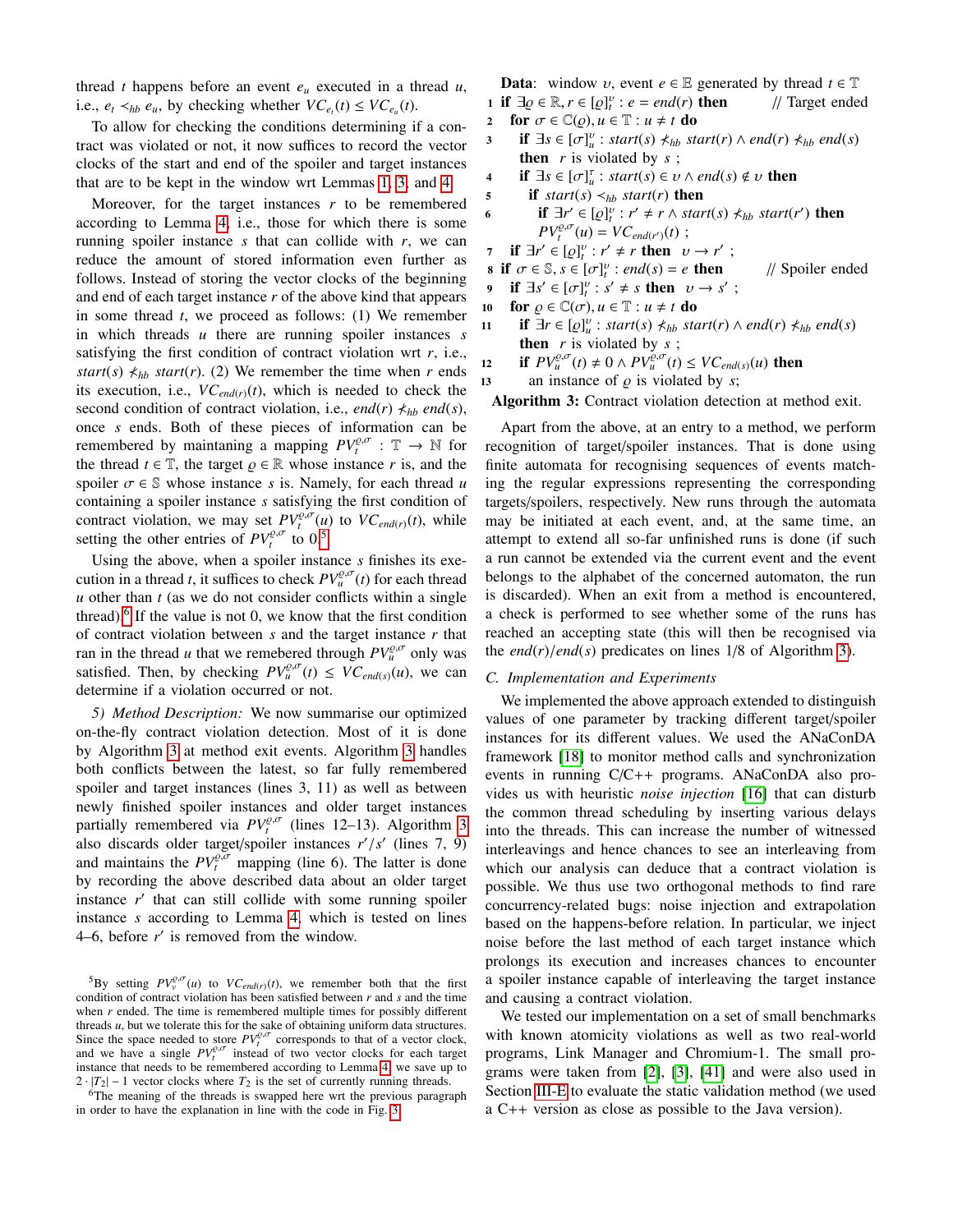<span id="page-12-1"></span>TABLE II: Validation results for dynamic analysis.

| <b>Benchmark</b>       | pair<br>rg<br>T | Viol | ositi<br>Fals | tia<br>oten | ₹<br>Real | ದ    | ত<br>Time |
|------------------------|-----------------|------|---------------|-------------|-----------|------|-----------|
| Coord03 <sup>[2]</sup> | 8               | 380  | 0             | $\Omega$    | 380       | 116  | 1.01      |
| Coord04 [3]            |                 | 24   | 0             | $\Omega$    | 24        | 53   | 0.52      |
| Local [2]              | 4               | 2    | 0             | $\Omega$    | 2         | 27   | 0.52      |
| $NASA$ [2]             |                 | 100  | 0             | $\Omega$    | 100       | 96   | 0.60      |
| Account [41]           |                 | 176  | 0             | $\Omega$    | 176       | 54   | 0.53      |
| Link Manager           | 2               |      | 0             | 0           |           | 1.5K | 1.14      |
| Chromium-1             | っ               | 2    | 0             | 0           | 2         | 7.5M | 49.12     |

Link Manager is a component of a cloud-connected thermostat used for managing parallel task processing (we were not allowed to identify the company developing it). A *manager* thread is issuing tasks to *executor* threads, which send results of the assigned tasks back to the *manager* through a shared queue. Our tool was used in the early stages of development of this program, and it uncovered an order violation error that happened when an *executor* sent the result of its task before the *manager* initialised the queue used to transfer the data. This caused the *manager* to wait forever for the task to be finished. One of the contracts we checked required that the queue cannot be used before it is initialised, i.e., no send or receive can occur between the start of the *manager* and the initialisation of the queue. The error occurred very rarely, so normal tests were unable to detect it. Our tool, however, was able to detect the error, and it was then promptly fixed.

Chromium-1 is a program from the RADBench benchmark [\[25\]](#page-14-11), an older version of the Chrome browser (version 6.0.472.35) containing a known atomicity violation leading to an assertion failure. As this error can be described using a contract, we tried our tool to find the error. The experiment was successful, showing that our tool can handle even large programs. Interestingly, to find the error without the on-the-fly approach, one would need to store a trace with more than 17 million method calls (about 1.6 GB of data) while the on-thefly method needed about 10 MB of data only.

Table [II](#page-12-1) provides results of experiments with our dynamic approach. The *T*/*S Pairs* column gives the number of target/spoiler pairs considered. The column *Contract Violations* gives the number of instances of such pairs found violated.<sup>[7](#page-12-2)</sup> The column *False Positives*, included for compatibility with Table [I,](#page-7-1) contains zeros only as, unlike the static approach, the dynamic one considers solely executable sequences of method calls (indeed, they were seen to execute). The column *Potential AV* contains numbers of detected contract violations that need not stay real if the values of more than one parameter per contract are taken into account (which is not yet supported in our tool). The column contains zeros only showing that we

<span id="page-12-2"></span> $7$ Compared with the static approach, we look for contract violations in the *execution* of a program, not its source code. As the code containing a contract violation may be executed repeatedly, we can detect (and report) the same contract violation many times. The static approach reports it only once.

sufficed with tracking a sole parameter in all our experiments.<sup>[8](#page-12-3)</sup> The column *Real AV* gives numbers of contract violations guaranteed to be real as they used at most one parameter, and our tool was thus able to distinguish the needed instances. Finally, the columns *SLOC* and *Time* give the numbers of lines of the considered programs and the analysis time.

The results show that our approach can be used to find real errors in real-world programs. Moreover, it can be used to detect not only atomicity violations, but also order violations which are hard to be found using exiting techniques.

#### V. Related Work

<span id="page-12-0"></span>Design by contract was introduced by Meyer [\[32\]](#page-14-12) as a way to write robust code, using contracts between programs and objects, checked at runtime. In this context, a contract consists of a pre- and post-condition of a method such that when the call of a method satisfies its pre-condition, the post-condition is guaranteed to be satisfied upon return from the method.

Cheon et al. [\[9\]](#page-13-10) proposed a way of using contracts to specify protocols for accessing objects in a sequential setting. The contracts use regular expressions describing sequences of calls that can be executed for a given object. Hurlin [\[23\]](#page-14-13) extended [\[9\]](#page-13-10) with operators allowing one to specify which methods may be executed concurrently. The work, however, does not show how to validate such contracts, it only proposes a technique for automatically generating programs from contracts that are to be proven correct (e.g., by theorem proving) to show that the contracts adhere to the protocols they specify.

In [\[6\]](#page-13-11), [\[35\]](#page-14-14), *typestates* are used to specify protocols for accessing objects. A typestate can describe both the legal sequences of method calls and the data these methods may work with. In [\[6\]](#page-13-11), the protocol must be defined by the user and then validated using three static analyses. If these analyses cannot establish correctness of the program, dynamic analysis is used to find protocol violations. In [\[35\]](#page-14-14), a dynamic analysis is used to automatically infer protocols from program runs and then static analysis is used to check the protocols. All the protocols, however, do not consider concurrency-related issues. Beckman et al. [\[4\]](#page-13-7) showed how to use *typestates* in concurrent scenarios. Their approach, however, requires the user not only to define the protocols to be checked, but also to annotate the code with additional information needed by the static checker to check if the protocols are respected. Typestate specifications are also much more complex compared with the specifications based on contracts we propose in this paper.

The work [\[31\]](#page-14-15) deals with JavaMOP specifications of desired program properties that are validated dynamically at runtime. Using the approach, one can specify that some sequence of methods must be atomic, but the specific way of ensuring the atomicity (e.g., the fact that some lock must be held) has to be encoded by the user in the specification. On the other hand, when our contracts are used for checking atomicity, the user

<span id="page-12-3"></span><sup>8</sup>We tried an experiment in which we tracked no parameter values at all. Then, for Chromium-1, our tool reported 14 potential violations instead of the 2 real ones, showing that distinguishing target/spoiler instances is important.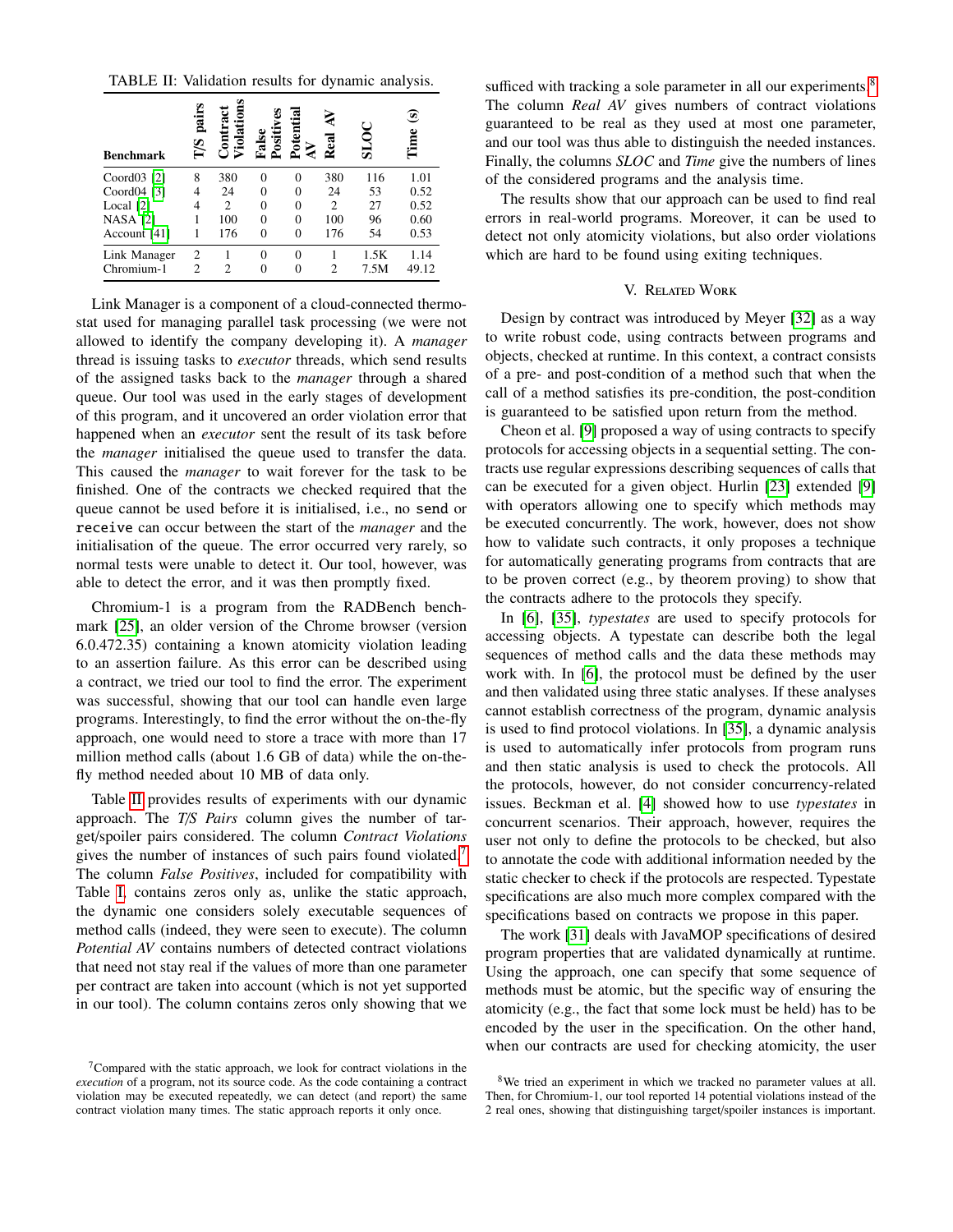just specifies the sequence of method calls and does not have to care about the way the atomicity should be ensured.

Most works targeting errors in concurrent programs have concentrated on detecting data races and deadlocks. These errors are, however, of a different nature than those captured by contracts, and hence methods and tools developed for detecting them—including well-known ones, such as, Eraser [\[37\]](#page-14-16), RaceTrack [\[43\]](#page-14-17), GoldiLocks [\[14\]](#page-13-12), FastTrack [\[20\]](#page-14-9), or Good-Lock [\[22\]](#page-14-18)—cannot be used for contract violation detection.

Significantly less works targeted detection of various kinds of atomicity violation [\[19\]](#page-14-19), [\[30\]](#page-14-20), [\[41\]](#page-14-7), including different forms of high-level data races [\[2\]](#page-13-5), [\[13\]](#page-13-8), [\[15\]](#page-13-13) or stale value errors [\[3\]](#page-13-6), [\[7\]](#page-13-14), [\[13\]](#page-13-8). Detectors based on access patterns to shared variables [\[29\]](#page-14-6), [\[40\]](#page-14-21), type systems [\[8\]](#page-13-15), semantic invariants [\[11\]](#page-13-16), and dynamic analysis [\[19\]](#page-14-19), [\[21\]](#page-14-22), [\[42\]](#page-14-23) have been proposed for detecting this kind of errors. Despite atomicity violation is closer to contract violation, contract violation is still more general. This is, atomicity violations can be detected as contract violations (possibly with a need to view accesses to variables as method calls) but not vice versa. An example of an error that can be captured via contract validation but not atomicity validation is that of order violation. Such an error happens in the Link Manager where a shared queue is used before it is initialised. As the queue (variable) is accessed only once in each of the threads and both accesses are guarded by the same lock, it is neither an atomicity violation nor a data race, and yet we were able to detect it.

ICFinder [\[28\]](#page-14-24) is the closest tool to *Gluon*. It uses a static analysis to automatically infer which pairs of calls to a module are incorrect. This is achieved by identifying and applying two common incorrect composition patterns: one capturing stale value errors and the other one trying to infer correlations between method calls by analyzing the CFG of the client's program. These patterns are extremely broad and yield many false positives. The authors address this issue by filtering the results from the static analysis with a dynamic analysis that only considers violations defined in [\[40\]](#page-14-21). This analysis assumes that the notion of atomic set was correctly inferred by ICFinder. None of the atomicity violations detected by *Gluon* in our larger benchmarks was captured by ICFinder since their patterns failed to match the source of those violations.

In [\[17\]](#page-13-1), a dynamic contract validation based on lock-sets was proposed. However, it supports basic contracts only, it can miss many violations, and it reports false positives. Our approach is based on the happens-before relation [\[20\]](#page-14-9), [\[34\]](#page-14-25), [\[42\]](#page-14-23), encoded by vector clocks in a way specifically optimised for efficient tracking of target and spoiler instances. It supports contracts with spoilers, and it is able to detect more violations without producing false positives.

# VI. Conclusion and Future Work

<span id="page-13-2"></span>We have extended the previously established notion of contracts for concurrency with arguments and spoilers, each of the extensions allowing one to describe contracts more precisely. Then, we have proposed two methods to validate such contracts—namely, a static and a dynamic one, each of them offering complementary advantages. We have evaluated both methods on a set of simple as well as real-world programs, showing that both of them can be practically useful.

There are many possibilities for future work. For instance, while it is conceptually easy to support contracts with both arguments and spoilers in the dynamic approach, this can be rather costly in practice due to many target and spoiler instances to be tracked. Suitable optimisations are thus likely needed. Next, static validation of contracts with contextual information remains open. Further, it seems promising to combine the static and dynamic approach—e.g., by letting the static approach to drive the dynamic one to likely problematic code. More involved ways of automatically deriving contract candidates are also an interesting issue for further work.

#### **REFERENCES**

- <span id="page-13-3"></span>[1] F. E. Allen. Control flow analysis. *SIGPLAN Not.*, 5(7):1–19, July 1970.
- <span id="page-13-5"></span>[2] C. Artho, K. Havelund, and A. Biere. High-level data races. *Software Testing, Verification and Reliability*, 13(4):207–227, Dec. 2003.
- <span id="page-13-6"></span>[3] C. Artho, K. Havelund, and A. Biere. Using block-local atomicity to detect stale-value concurrency errors. *Automated Technology for Verification and Analysis*, pages 150–164, 2004.
- <span id="page-13-7"></span>[4] N. E. Beckman, K. Bierhoff, and J. Aldrich. Verifying correct usage of atomic blocks and typestate. *SIGPLAN Not.*, 43(10):227–244, Oct. 2008.
- [5] J.-F. Bergeretti and B. A. Carré. Information-flow and data-flow analysis of while-programs. *ACM Transactions on Programming Languages and Systems (TOPLAS)*, 7(1):37–61, 1985.
- <span id="page-13-11"></span>[6] E. Bodden and L. Hendren. The clara framework for hybrid typestate analysis. *International Journal on Software Tools for Technology Transfer*, 14(3):307–326, 2012.
- <span id="page-13-14"></span>[7] M. Burrows and K. Leino. Finding stale-value errors in concurrent programs. *Concurrency and Computation: Practice and Experience*, 16(12):1161–1172, 2004.
- <span id="page-13-15"></span>[8] L. Caires and J. a. C. Seco. The type discipline of behavioral separation. *SIGPLAN Not.*, 48(1):275–286, Jan. 2013.
- <span id="page-13-10"></span>[9] Y. Cheon and A. Perumandla. Specifying and checking method call sequences of java programs. *Software Quality Control*, 15(1):7–25, Mar. 2007.
- <span id="page-13-0"></span>[10] C. Cowan, H. Hinton, C. Pu, and J. Walpole. The cracker patch choice: An analysis of post hoc security techniques. In *Proceedings of the 23rd National Information Systems Security Conference*. USENIX Association, 2000.
- <span id="page-13-16"></span>[11] R. Demeyer and W. Vanhoof. A framework for verifying the applicationlevel race-freeness of concurrent programs. In *22nd Workshop on Logicbased Programming Environments (WLPE 2012)*, page 10, 2012.
- <span id="page-13-4"></span>[12] R. F. Dias, C. Ferreira, J. Fiedor, J. M. Lourenço, A. Smrčka, D. G. Sousa, and T. Vojnar. Verifying concurrent programs using contracts. Technical report, 2016. http://[www.fit.vutbr.cz](http://www.fit.vutbr.cz/~vojnar/Publications/tr-contracts-16.pdf)/~vojnar/Publications/ [tr-contracts-16.pdf.](http://www.fit.vutbr.cz/~vojnar/Publications/tr-contracts-16.pdf)
- <span id="page-13-8"></span>[13] R. J. Dias, V. Pessanha, and J. M. Lourenço. Precise detection of atomicity violations. In *Hardware and Software: Verification and Testing*, Lecture Notes in Computer Science. Springer Berlin / Heidelberg, Nov. 2012. HVC 2012 Best Paper Award.
- <span id="page-13-12"></span>[14] T. Elmas, S. Qadeer, and S. Tasiran. Goldilocks: A Race and Transaction-aware Java Runtime. In *Proc. of PLDI'07*, pages 245–255, New York, NY, USA, 2007. ACM.
- <span id="page-13-13"></span>[15] E. Farchi, I. Segall, J. a. M. Lourenço, and D. Sousa. Using program closures to make an application programming interface (api) implementation thread safe. In *Proceedings of the 2012 Workshop on Parallel and Distributed Systems: Testing, Analysis, and Debugging*, PADTAD 2012, pages 18–24, New York, NY, USA, 2012. ACM.
- <span id="page-13-9"></span>[16] J. Fiedor, V. Hrubá, B. Křena, Z. Letko, S. Ur, and T. Vojnar. Advances in noise-based testing. *STVR*, 24(7):1–38, 2014.
- <span id="page-13-1"></span>J. Fiedor, Z. Letko, J. Lourenço, and T. Vojnar. Dynamic validation of contracts in concurrent code. In *Computer Aided Systems Theory– EUROCAST 2015*, number 9520, pages 555–564. Springer-Verlag, 2015.